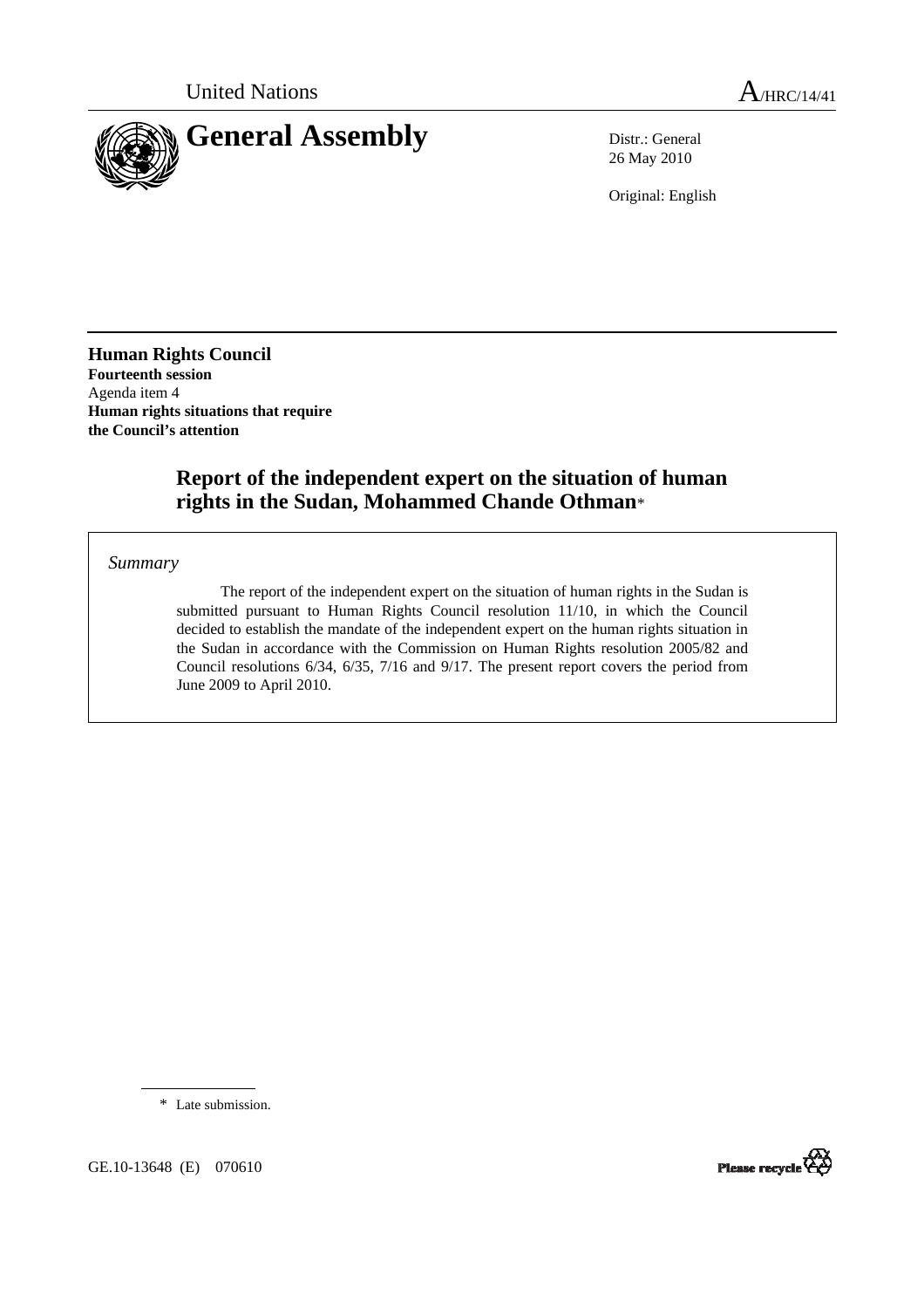### **A/HRC/14/41**

# Contents

|      |    | Paragraphs | Page           |
|------|----|------------|----------------|
| I.   |    | $1 - 6$    | 3              |
| Π.   |    | $7 - 26$   | 3              |
|      | А. | 13         | $\overline{4}$ |
|      | В. | $14 - 18$  | $\overline{4}$ |
|      | C. | $19 - 24$  | 5              |
|      | D. | $25 - 26$  | 6              |
| Ш.   |    | $27 - 29$  | 7              |
| IV.  |    | $30 - 43$  | 8              |
|      | А. | $31 - 34$  | 8              |
|      | В. | 35         | 9              |
|      | C. | 36         | 9              |
|      | D. | 37         | 9              |
|      | Е. | $38 - 39$  | 10             |
|      | F. | 40         | 10             |
|      | G. | 41         | 10             |
|      | H. | 42         | 11             |
|      | I. | 43         | 11             |
| V.   |    | 44–45      | 11             |
| VI.  |    | $46 - 73$  | 12             |
|      | А. | $46 - 47$  | 12             |
|      | В. | $48 - 49$  | 12             |
|      | C. | 50         | 12             |
|      | D. | 51         | 13             |
|      | Ε. | $52 - 58$  | 13             |
|      | F. | $59 - 63$  | 15             |
|      | G. | 64         | 16             |
|      | Η. | $65 - 66$  | 16             |
|      | I. | $67 - 70$  | 17             |
|      | J. | $71 - 73$  | 18             |
| VII. |    | $74 - 87$  | 18             |
|      | А. | $74 - 80$  | 18             |
|      | Β. | $81 - 87$  | 19             |
|      |    |            |                |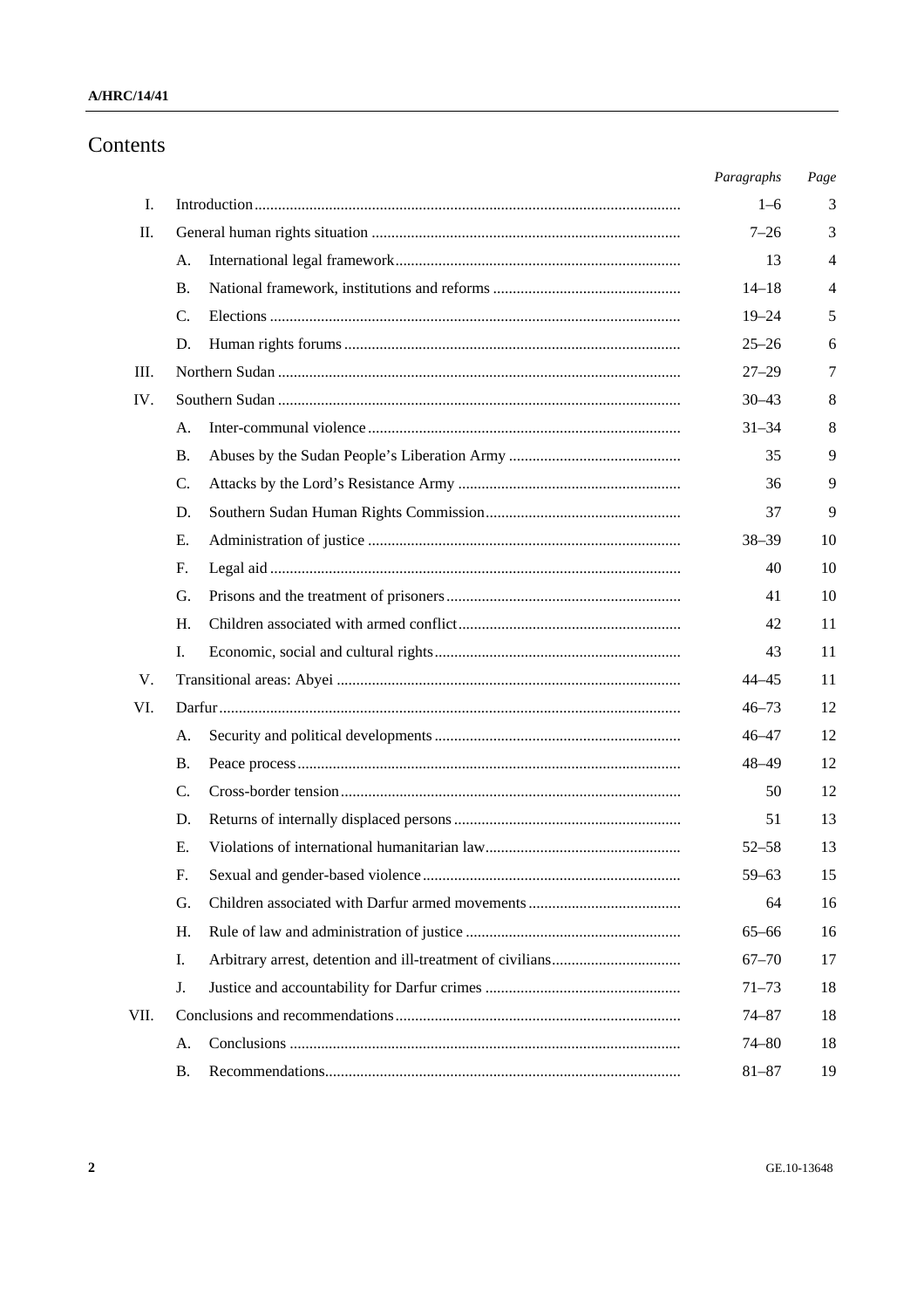# **I. Introduction**

1. In its resolution 11/10, the Human Rights Council decided to establish the mandate of the independent expert on the situation of human rights in the Sudan. It requested the mandate holder to engage with the newly created human rights forums in the Sudan as well as the human rights sections of the African Union, the United Nations Mission in the Sudan (UNMIS) and the African Union-United Nations Hybrid Operation in Darfur (UNAMID), and to report to the Council at its fourteenth session.

2. In resolution 11/10, the Council also decided that the independent expert would assume the mandate and responsibilities of the Special Rapporteur on the situation of human rights in the Sudan as previously set out in Council resolutions 6/34, 6/35, 7/16 and 9/17.

3. On 2 October 2009, the Council, at its twelfth session, appointed Mohamed Chande Othman as independent expert. On 30 December 2009, the Government of the Sudan agreed to the independent expert's request to visit the Sudan.

4. The present report covers the period from 18 June 2009 to 30 April 2010. In line with the code of conduct for special procedures mandate holders of the Council (resolutions 5/2 and 1/11), a draft of the present report was shared with the Government of the Sudan in order to provide it with an opportunity to comment on the observations and findings of the independent expert.

5. The report is based on information made available to the independent expert, as well as information received during his visit to the Sudan from 23 January to 11 February 2010.

6. The independent expert wishes to thank the Government of National Unity, the Government of South Sudan, UNMIS, UNAMID and the United Nations agencies in the Sudan for their cooperation and the invaluable assistance provided. A word of appreciation must also be extended to members of the diplomatic community in Khartoum with whom the independent expert was able to exchange views on the human rights situation in the Sudan.

# **II. General human rights situation**

7. The Government has made notable progress in institutional and legislative reform in accordance with the Comprehensive Peace Agreement and the Interim National Constitution of 2005, including the passage of new laws, such as the Child Act, the Press and Printed Materials Act, the Southern Sudan Referendum Act, the Popular Consultation for Blue Nile and South Kordofan States Act and the Abyei Referendum Act. However, a number of laws still exist with provisions that frustrate the full realization of human rights.

8. Some concrete steps have also been taken by the Government to implement the recommendations of the Group of Experts on Darfur, including by ensuring the deployment of more police personnel in Darfur. In collaboration with the United Nations and other international partners, the police, prosecutors, prison staff and other law enforcement agencies have received training and awareness-raising on human rights and international humanitarian law through the assistance of a technical cooperation project funded by the Government of Switzerland.

9. South Sudan continues to be plagued by increasing tribal violence, with attendant loss of life, especially among women and children. Tensions between ethnic groups, competition over resources, resistance to disarmament and occasional acts of indiscipline by armed State agents, such as members of the Sudan People's Liberation Army (SPLA) are the most common causes of the violence in the South. Also underlying the violence is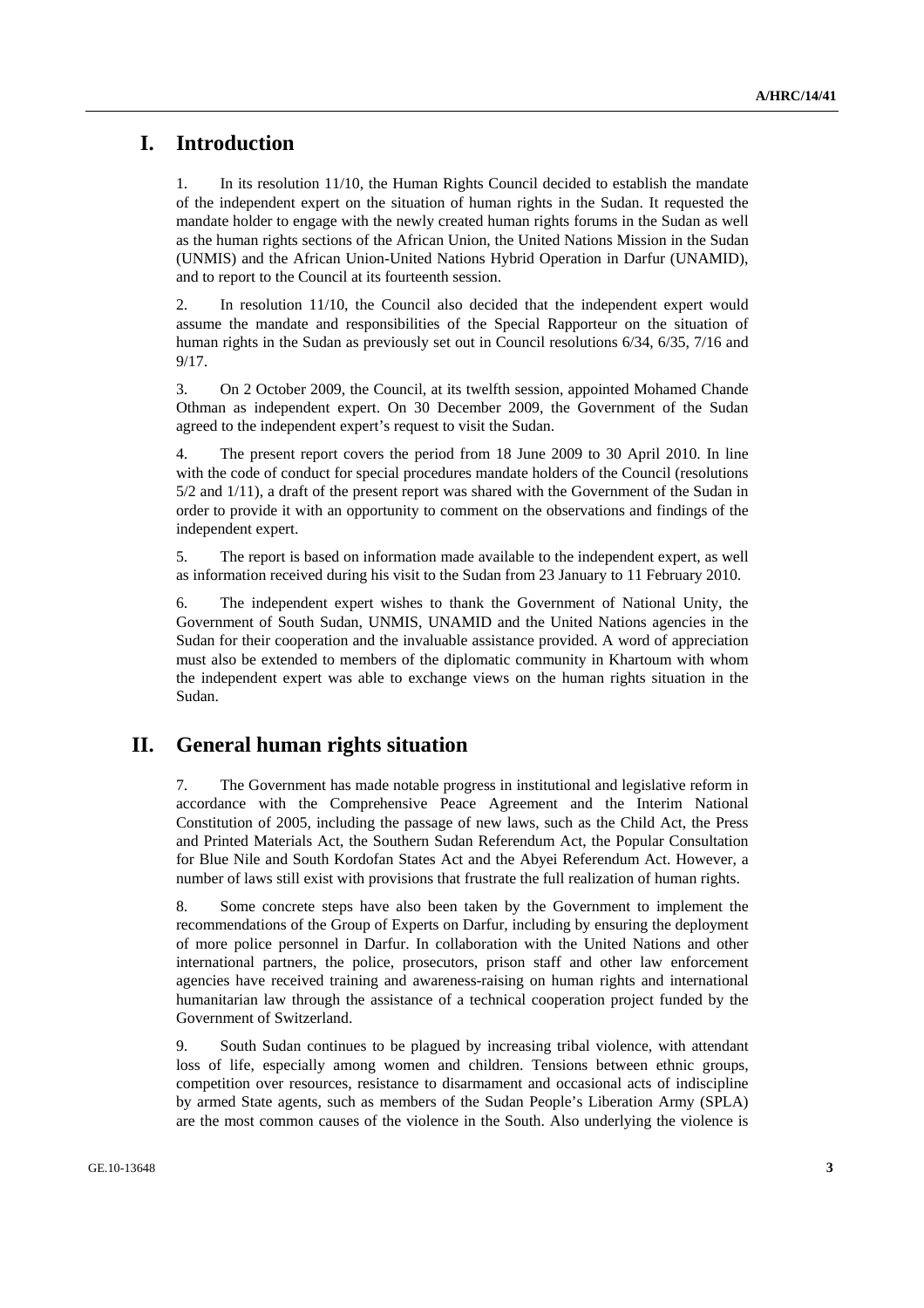the widespread proliferation of arms together with the increased militarization of civilian communities.

10. The situation in South Sudan has been compounded by structural weakness in the State's justice sector and capacity constraints. Serious deficiencies in justice sector institutions, including an ill-equipped and under-resourced police force, inadequate prison facilities and the near absence of basic rule of law infrastructure beyond the major urban areas continue to have a negative impact on the promotion and protection of human rights.

11. In Darfur, notwithstanding the general improvement in the security situation, banditry, criminal activities and intermittent military activities by the parties to the conflict have continued. In some areas, aerial bombardment and troop mobilization by Sudanese Armed Forces have been reported. In the context of this ongoing violence, United Nations and humanitarian personnel face significant risks to their lives. During the reporting period, a significant number of UNAMID and humanitarian staff were deliberately attacked; some were abducted and held in captivity for long periods.

12. Also in Darfur, access to justice continues to be a major challenge owing to the scarcity of law enforcement and rule of law institutions outside the main urban centres. This lack of capacity, including acute shortages of police personnel, judges and prosecutors, coupled with the lack of material resources and training within the justice sector institutions, put the formal justice sector beyond the reach of a vast number of people. Very few perpetrators have been brought to trial for crimes committed in the course of the conflict despite the Government's establishment of various mechanisms to address impunity.

#### **A. International legal framework**

13. While the Sudan is a party to several core international human rights instruments,<sup>1</sup> including the International Covenant on Civil and Political Rights and the International Covenant on Economic, Social and Cultural Rights, it is yet to ratify other key universal human rights treaties, including the Convention against Torture and Other Cruel, Inhuman and Degrading Treatment and the Convention on the Elimination of Discrimination against Women.<sup>2</sup>

#### **B. National framework, institutions and reforms**

14. Legislative and legal reform was a visible development during the reporting period. In conformity with the Comprehensive Peace Agreement, the Southern Sudan Referendum Act was passed by the National Assembly and came into effect on 31 December 2009. The Abyei Referendum Bill and the Popular Consultation Bill for South Kordofan and Blue Nile States were also passed on 30 December 2009.

15. Another important legislation, the Child Act was passed by the National Assembly on 29 December 2009. Among its many constructive provisions, the new law defines a child as anyone who has not reached the age of 18 years and revokes "signs of maturity" as

<sup>&</sup>lt;sup>1</sup> The list of instruments is available at www.ohchr.org/EN/countries/AfricanRegion/Pages/SDIndex.

aspx.<br><sup>2</sup> The Sudan has also ratified the Convention on the Rights of the Child and the two Optional Protocols thereto, the International Covenant on the Elimination of All Forms of Racial Discrimination, the Convention on the Rights of Persons with Disabilities, the 1949 Geneva Conventions and the two Optional Protocols thereto, and the African Charter on Human and Peoples' Rights.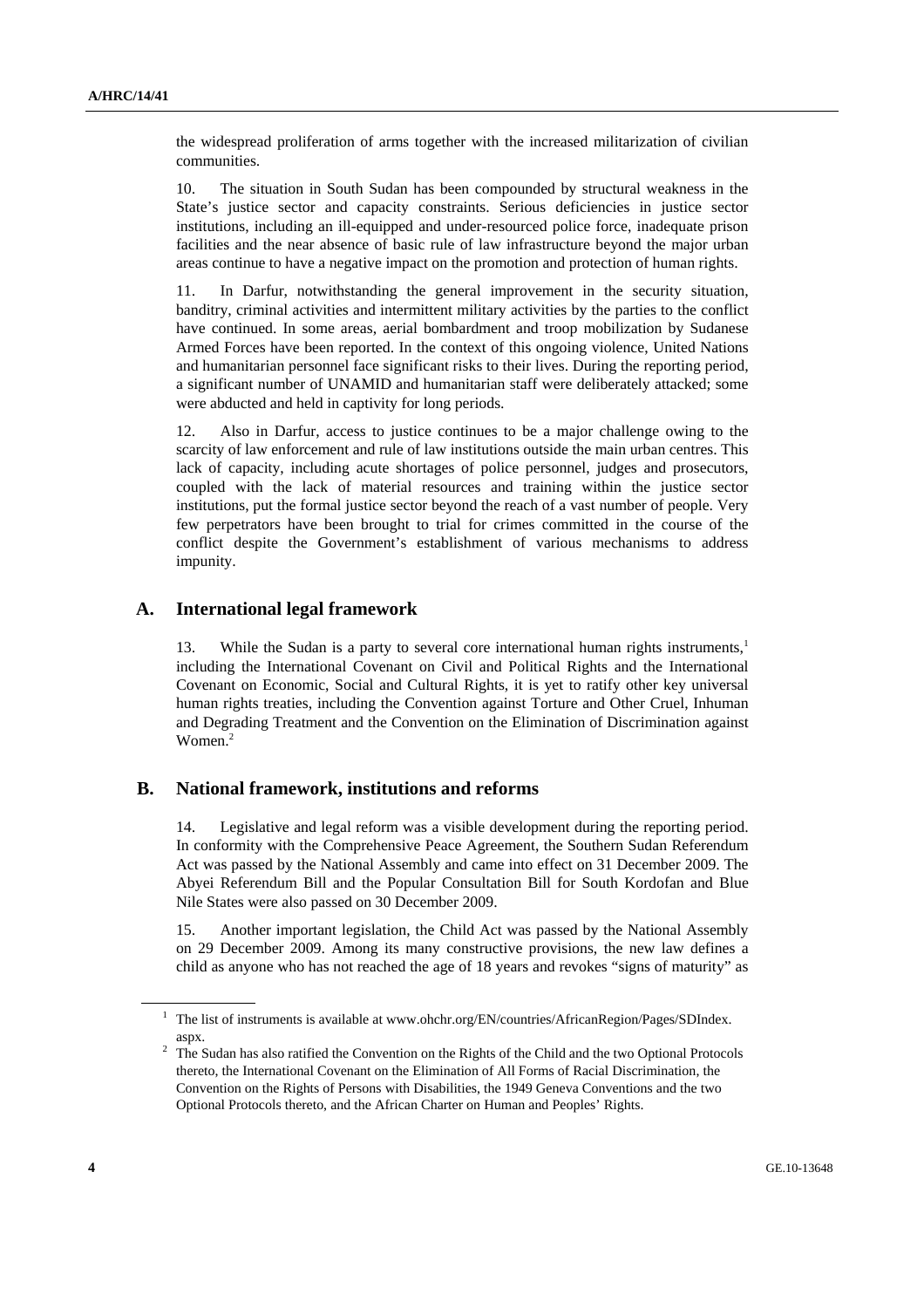a criterion for defining a child. It also raises the age of criminal responsibility from 7 to 12 years, criminalizes child exploitation and abuse and establishes a comprehensive juvenile justice system. Despite these positive reforms, the act failed to criminalize female genital mutilation.

16. On 8 June 2009, the National Assembly passed the Press and Printed Materials Act. The Act provides, among other things, for no restrictions to be imposed on press publications unless prescribed by law to protect national security, public order and health. It also allows for the right of access to information in accordance with the law. In September 2009, the President of the Republic issued a decree lifting pre-censorship of the print media. Despite these improvements, concerns remain about the extensive powers conferred on the press supervisory body and on restrictions on the press in practice.

17. In relation to children, the Government has established specialized prosecutors for children as well as child and family units as part of law enforcement agencies in the country.

18. In spite of the above-mentioned achievements, there was little progress in other areas of human rights concern. While the National Human Rights Commission Act was passed by the National Legislature in April 2009, the Government has still not appointed the members of the Commission. On 20 December, the National Assembly passed a bill repealing the National Security Forces Act of 1999 and reforming the Sudanese National Intelligence and Security Service (NISS). Under the new law, which came into effect on 28 January 2010, the NISS has powers of arrest and detention for a period of 30 days without any prosecutorial approval or judicial order. The new law also grants NISS personnel immunity from criminal prosecution and civil liability.

#### **C. Elections**

19. As a major step towards democratic transition and as envisaged in the Comprehensive Peace Agreement, the Sudan conducted general elections at all levels of government (national, State and local) from 11 to 15 April 2010. The elections marked the country's first multiparty elections in 24 years. They are expected to help transform the country into a democracy ahead of a key referendum in 2011 to determine the fate of the autonomous Southern Sudan region. Three major opposition parties from Northern Sudan, the Umma National Party, the Communist Party and the Umma Reform and Renewal Party boycotted the process, while the dominant political movement in the South, the Sudan People's Liberation Movement (SPLM) also withdrew from the national presidential elections and decided not to participate in elections in Darfur. The electoral process was beset by a range of technical, operational and logistical problems compelling the election authorities to extend the voting period for two days. Nevertheless, the voting process was largely orderly and peaceful and within a well-maintained security environment. In Darfur, where a low-level civil war rages on, voting also passed reasonably peacefully and was largely free of major incidents.

20. An important percentage of Sudanese citizens eligible to vote exercised their right to do so. Women participated fully in the process and special arrangements were made to allow prisoners, people in hospitals, people living with disabilities to participate in the process. In the final results released by the National Election Commission more than 10 days after voting closed, President Al Bashir was declared the winner in the national presidential ballot, with 68 per cent of the vote, while the President of the Government of Southern Sudan and leader of the SPLM, Salva Kiir, was declared the winner in the Southern Sudan elections, with 93 per cent of the vote.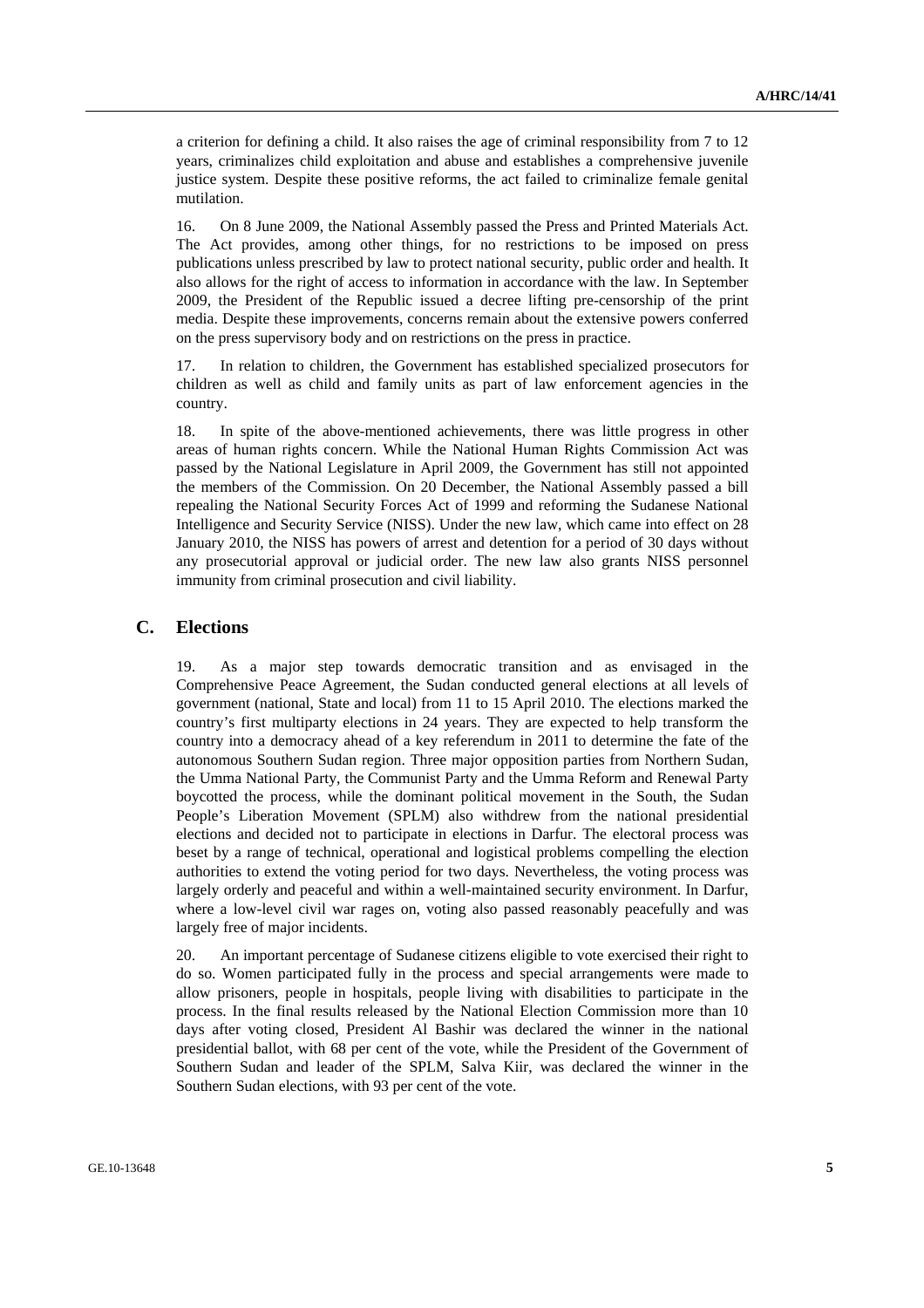21. Although significant progress was made in the legal framework and the institutional arrangements, needed reforms were not made with regard to a number of domestic laws necessary for the realization of civil and political rights, including reform of the NISS law, the Criminal Procedure law, the Media law and the Non-Governmental Organization Act. In Darfur, where a state of emergency continues to be in force, concerns were raised about applicable legislation, such as the 1997 Emergency and Safety Act, which allows for lawful limitations on the rights to peaceful assembly, association, freedom of expression and freedom of movement.

22. In the lead-up to the elections and during the process itself, UNMIS recorded a number of incidents where the exercise of political and civil rights and freedoms was frustrated through intimidation, harassment, arrests and detentions. In the North, there were reports of harassment of independent candidates, while in the South, similar incidents were reported about SPLM intimidation of opponents. On 7 and 14 December 2009, security forces in Omdurman broke up demonstrations organized by a coalition of political parties using tear gas and batons. About 300 people, including 8 journalists and SPLM parliamentarians, were arrested. Some reported that they were ill-treated by the police while in detention. In Darfur, UNAMID documented several cases of election-related arrests and detentions targeting prominent political figures from opposition parties, in particular the SPLM. On 7 August 2009, two members of the SPLM and two others from the People's Congress Party were arrested, allegedly for conducting political activities.

23. Concerns were also raised about the voter registration process, which was fraught with numerous irregularities including the registration of minors, impeded access to registration centres, obstruction and harassment of election monitors, the registration of security and military service members in their duty or work locations rather than their geographical constituency of residence, and the harassment and intimidation of members of opposition parties by security forces and law enforcement agencies. In the South, there were concerns about the propriety of contesting governors remaining in office during the final electoral phase and having at their disposal State assets and resources. However, viewed in its totality, it does not appear that the process was subjected to any systematic manipulation intended to force a predetermined outcome.

24. The elections were monitored by observers from the African Union, the European Union, the League of Arab States and other concerned actors. In spite of the reported flaws, such as the non-display of voters' registers in some polling stations, the mixing up of ballot papers, the shifting of polling stations and some instances of intimidation, the peaceful conclusion of the process was welcomed by some observers. Others concluded that the elections had failed to meet international standards, but nevertheless paved the way for the remaining provisions of the Comprehensive Peace Agreement to be implemented. No evidence of fraud was detected by the National Election Commission or by any of the observers. Either way, it is important for the Sudan to draw lessons from the process in order to ensure that the forthcoming referendum on Southern Sudan does not suffer the same technical and logistical flaws. It is equally essential that the Government take concrete measures to address the current legal environment, which infringes on the exercise of political rights and freedoms, and to ensure that legitimate electoral grievances and disputes are addressed impartially and effectively through appropriate institutions.

## **D. Human rights forums**

25. On 2 February 2010, the independent expert participated in the fourth UNMIS/Government of the Sudan Human Rights Forum held in Khartoum. The forum, cochaired by the Sudan Advisory Council on Human Rights and UNMIS, was attended by representatives of the Government, the United Nations, non-governmental organizations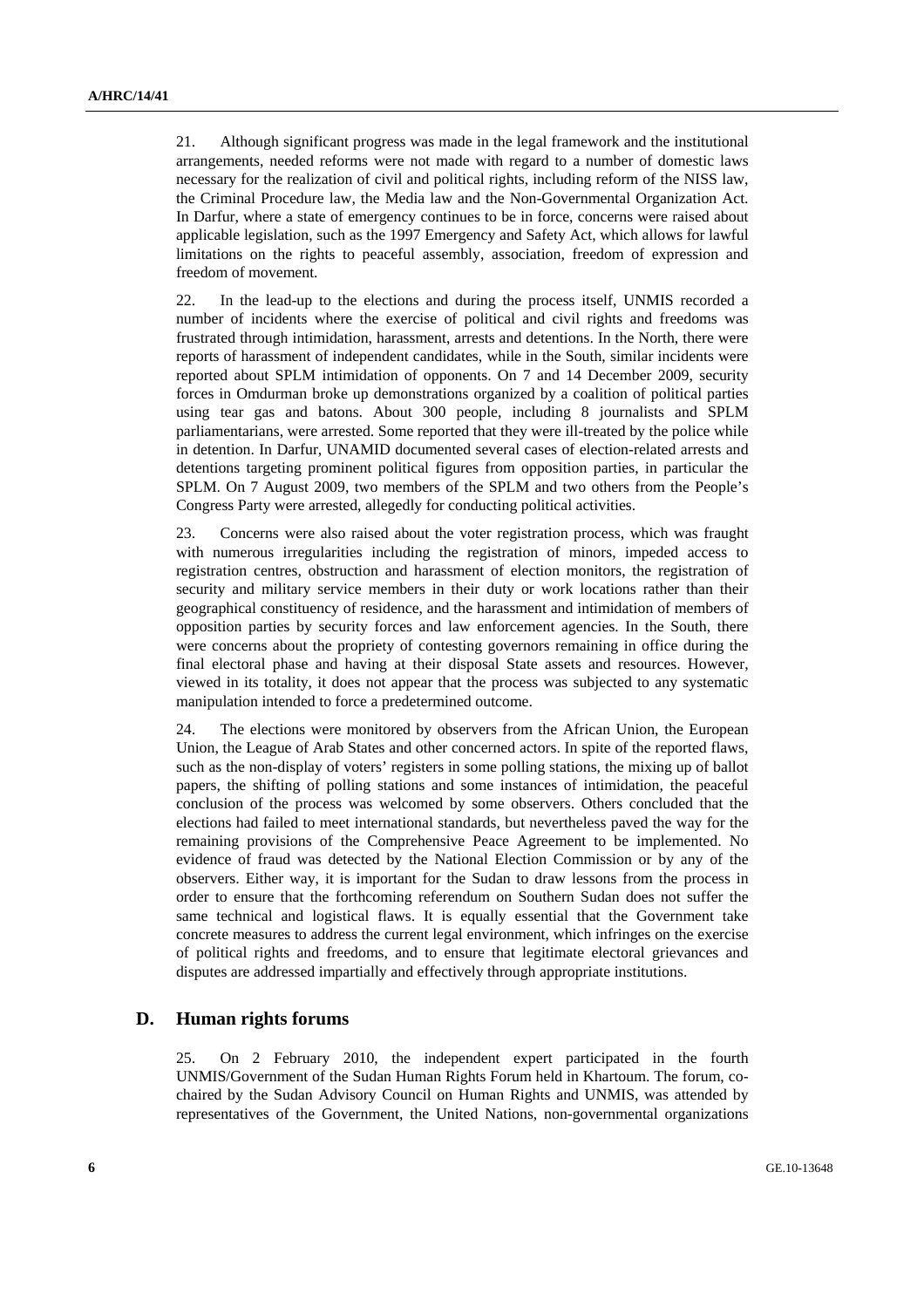and members of the diplomatic community. The independent expert also participated in the third meeting of the Darfur Human Rights Forum, held in El Fasher on 9 February 2010. Both forums provide a platform for dialogue and follow-up on human rights issues between the Government, the United Nations and other stakeholders; donor countries participate as observers. During both meetings, the expert noted the Human Rights Council's recognition of the forums as a mechanism for the protection and promotion of human rights in the Sudan. Given their composition and terms of reference, as noted by the Council in paragraph 13 of resolution 11/10, the forums serve as a useful mechanism for the exchange of information and dialogue on human rights concerns. Put to maximum use, it has the potential to become a venue for continued engagement and coordination of initiatives between the Government of National Unity and all other stakeholders.

26. To enhance the participation of local authorities and to strengthen the linkage between central and local authorities, stakeholders in the Darfur Human Rights Forum agreed to establish subforums in the three Darfur States. To this end, the governors of West and North Darfur have established subforums in their respective States. The independent expert attended a meeting of the West Darfur subforum while visiting El Geneina on 7 February 2010. Plans are ongoing to establish a subforum for South Darfur State as well.

# **III. Northern Sudan**

27. On 20 February 2010, following the signing of an agreement between the Government of National Unity and the Darfur rebel group, the Justice and Equality Movement (JEM), in Ndjamena, the President of the Sudan announced that he would commute the sentences of 106 men, who had been convicted by an anti-terrorism court for their involvement in the JEM attack of 10 May 2008 on Omdurman. Consistent with that announcement, on 24 February 2010, the Government released 57 people, 50 of whom had been sentenced to death. One of the men died in detention before the Government pledged to release them. Most of the men claimed that they had only been granted access to lawyers at the start of their trial, four months after being arrested. Furthermore, it was alleged that the confessions registered during pretrial detention, which formed a significant basis for their convictions, had been extracted under duress and torture. The courts did not order any investigations into these allegations. Eight minors also convicted and sentenced to death by the court for offences in connection with the same incident remain in jail, despite the assurances made by the Minister for Justice to the Special Representative Secretary-General for Children and Armed Conflict that they would not be executed.

28. On 14 January 2010, 6 men accused of killing 13 policemen during riots in a suburb of Khartoum in 2005 were executed in spite of concerns raised about lack of due process in the trial proceedings. The Government claimed that the appeals process had been exhausted and relatives of the accused failed to persuade the victims' families to accept *dia* ("blood money") as an alternative to the executions. According to information received, the six men had complained that they did not have access to counsel for five months following their arrest and detention, during which time confessions were obtained from them under torture. The executions went ahead in spite of urgent appeals and a request for a stay of execution from the Special Representative of the Secretary-General for the Sudan and three Special Rapporteurs.

29. In Khartoum, ongoing violations stemming from the uneven application of public order laws remain a major concern. At the core of the regime is article 152 of the Criminal Act of 1991, which criminalizes undefined "indecent and immoral acts" and recommends corporal punishment. The Public Order Police most frequently apply this provision to and carry out arrests of women, many of whom are not Muslims, regardless of the Comprehensive Peace Agreement and the prohibition by the Interim National Constitution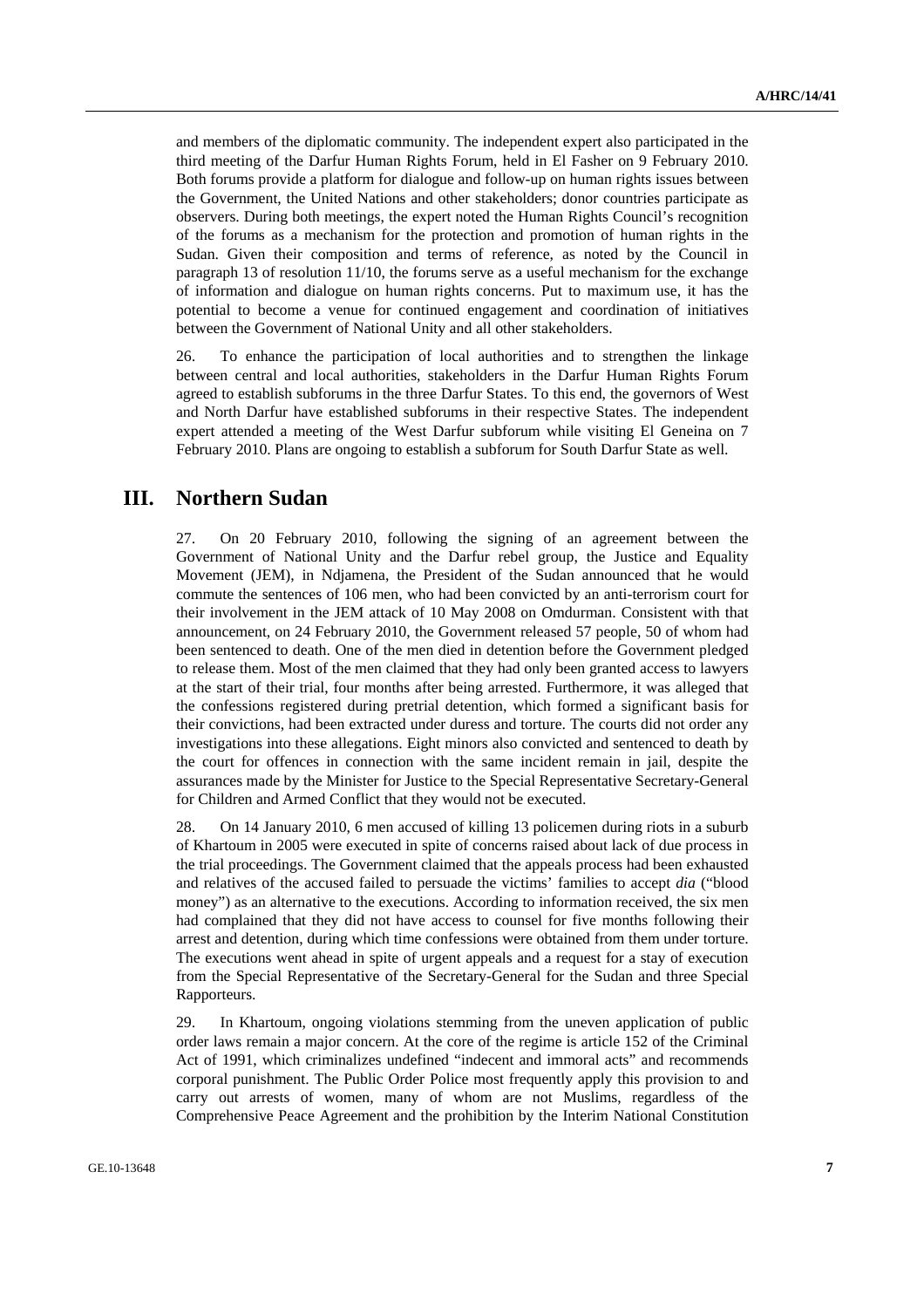of the application of sharia laws to non-Muslims. On 3 July 2009, the Public Order Police arrested 13 Muslim and non-Muslim women from a privately-owned restaurant and charged them with "indecent dressing". Some of the women were allegedly slapped and harassed. A judge in a Public Order Court found most of them guilty and sentenced them to lashing and the payment of fines or, in the alternative, imprisonment. On 18 November 2009, a 16 year old non-Muslim Sudanese girl was sentenced by a Public Order Court to 50 lashes for "indecent dressing" for having worn a skirt and blouse.

# **IV. Southern Sudan**

30. The independent expert visited Juba, Wau and Aweil, respectively in Central Equatoria, Western Bahr el Gazal and Northern Barh el Ghazel States from 20 to 30 January 2010.

#### **A. Inter-communal violence**

31. In Southern Sudan, civilians continue to lose their lives in inter-tribal violence. The violence has been mostly fuelled by old unresolved conflicts, competition for grazing land and pasture, water resources and cattle rustling. In recent times, the motive for the attacks has been changing from traditional cattle rustling to organized cattle banditry and laundering. It is estimated that at least 2,500 people have lost their lives in these conflicts. On 20 September, Lou Nuer tribesmen encircled the Dinka village of Duk Padiet in Jonglei State and killed at least 70 of the villagers. Also killed in the same incident were 11 SPLM soldiers, 13 NISS personnel and 4 Southern Sudan Police Service (SSPS) personnel. On 16 and 17 November 2009, armed men from the Mundari tribe launched two concerted attacks on areas inhabited by the Aliab tribes of Awerial County, Lake State, killing at least 50 people. Between December 2009 and January 2010, a series of attacks allegedly carried out by Nuer tribesman led to the killing of 31 people and the wounding of 19 others in Tonj North and Gogrial East Counties, Warrap State. Fighting between Nuer and Dinka ethnic groups from 15 to 18 January in Fangak County also left 42 people dead and 25 wounded. In February 2010, 20 civilians, including a county court judge, were killed and 30 others injured in violence between security forces and armed civilians in Cuebiet, Lake State.

32. A very disturbing feature of the above conflicts is the targeting of women and children, in particular the abduction of children. More than 200 children have been abducted in Jonglei State since January 2009. In August 2009, the police, for the first time, arrested suspected child abductors in Jonglei and rescued 12 children from captivity.

33. The Government of South Sudan and State authorities, with the support of the United Nations, have actively promoted peace and reconciliation efforts between communities involved in inter-tribal conflicts. In Aweil State, authorities convened several peace conferences between the Dinka and Misseriyah tribes, which have in a way reduced incidents of violence. In spite of these efforts, however, there continues to be abundant availability of small conventional arms in the hands of the civilian population, which has helped fuel the violence. The attempt by the Government of South Sudan to disarm the civilian population has been met with fierce resistance from local communities, who claim that the Government does not have the adequate police and security apparatus to protect them in the event of attacks.

34. While the SPLA and the SSPS have been responsible for security in South Sudan since the signing of the Comprehensive Peace Agreement, the Government of South Sudan has not put in place an effective mechanism that fully guarantees the protection and security of the population. Critical in this regard is the need to establish and strengthen justice and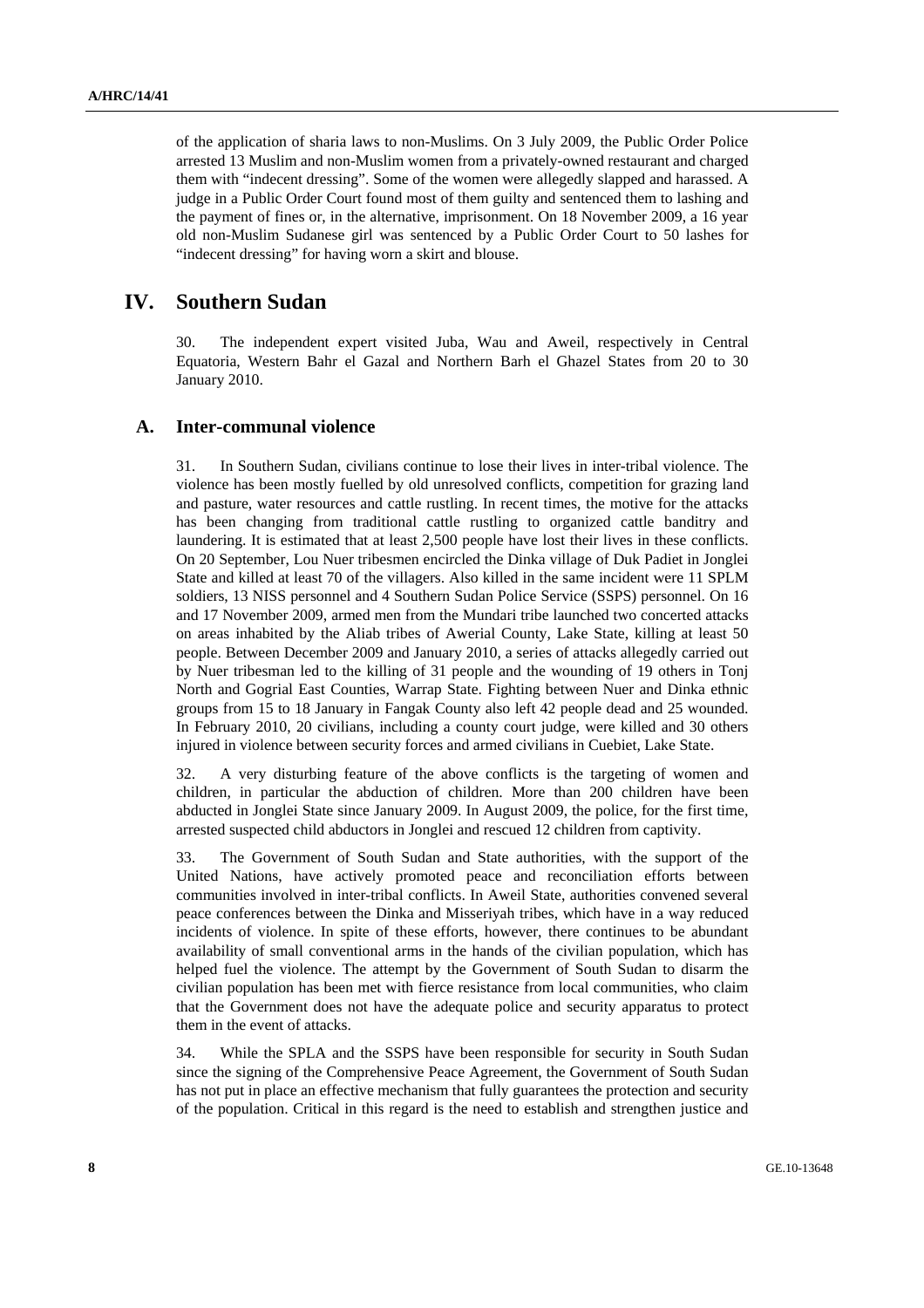accountability mechanisms. The security forces have been slow to respond effectively to reports of threats of imminent violence and to put an end to the inter-tribal suspicions that underlie the violence. The capacity of the SSPS as a law enforcement authority is weak, composed of 28,000 police officers, many of whom are illiterate or have no formal education. The force is also ill-equipped and has a physical presence in about only 110 police stations; many communities in Southern Sudan therefore do not benefit from any security protection. This, together with the lack of police investigation skills and knowledge of criminal procedures, has resulted in cases being poorly investigated and suspects detained for long periods without being charged with an offence.

#### **B. Abuses by the Sudan People's Liberation Army**

35. The limited capacity of the SSPS has led to the usurpation of police powers by the SPLA. These interventions very often result in serious human rights abuses by SPLA soldiers. During the elections, the SPLA harassed, threatened and, in some cases, arbitrarily arrested and detained opposition political party members as well as National Election Commission officials. Four members of the SPLM-DC, a rival political party, were arrested in September 2009, and are still detained in SPLA barracks with no charges brought against them. The SPLA is also known to have interfered in law enforcement, such as in the execution of arrest warrants and the Government's civilian disarmament exercises. On 9 December, authorities in Upper Nile State confirmed that civilians had been mistreated and tortured by SPLA men during a disarmament exercise in Akoka County from 4 to 6 December 2009. A local chief and a young girl had their arms broken and women and children were reportedly immersed in water to extract confessions. On 2 October 2009, an argument between soldiers escalated into a gun fight between two SPLA units in which heavy machine guns and vehicles with mounted artillery were used. At least 20 people, including 6 civilians, were killed. Ten other civilians were wounded.

#### **C. Attacks by the Lord's Resistance Army**

36. Attacks by the Lord's Resistance Army (LRA) continued to be reported in South Sudan throughout 2009, most recently in Western Bahr el Ghazal, as LRA elements moved north from Eastern Equatoria State. On 15 December, a suspected LRA attack was reported in Bor Medina in Western Bahr el Ghazal State, in which 1 person was allegedly killed and 13 people abducted. A second attempted attack on 17 December in the same area was repelled by the SPLA. Another LRA attack on 12 August 2009 in Ezo, Western Equatoria, resulted in 17 people being abducted. On 24 March 2010, UNMIS interviewed three children in Yambio (two girls, aged 15 and 13 years, and a 13 year old boy), who escaped from LRA captivity. The girls reported being taken as "wives" and repeatedly raped during their captivity. In spite of these attacks, it is thought that the LRA is now a weakened force in South Sudan.

#### **D. Southern Sudan Human Rights Commission**

37. On 27 January 2010, the independent expert met in Juba with the Chairperson and members of the Southern Sudan Human Rights Commission, a relatively new institution established in 2009. At 31 December 2009, it was present in all but 2 of the 10 States of Southern Sudan. The main focus of its activities has been human rights awareness campaigns, which have targeted local community leaders. The Commission has also published and disseminated educational materials on human rights for the general public. The challenges faced by the Commission include institutional capacity-building, financial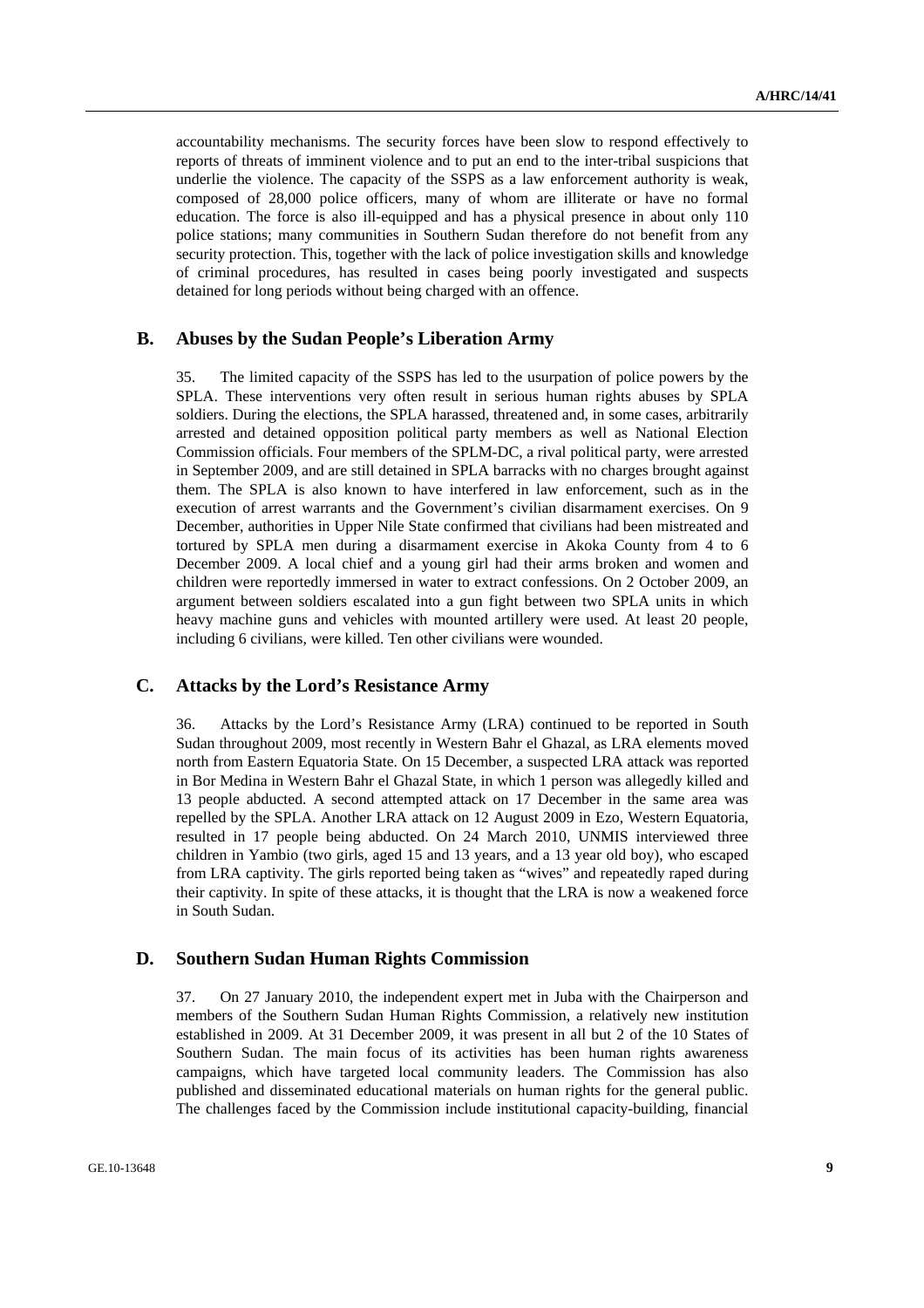resource mobilization and the necessity to reach out to and work with civil society organizations.

### **E. Administration of justice**

38. The administration of justice in Southern Sudan is still weak. This is understandable given the long years of armed conflict and the fact that the new Government has just commenced institutional-building efforts. The judiciary is only present in the State capitals, with little or no presence in the counties. Courts are ill-equipped, poorly staffed and underresourced in all of Southern Sudan. The introduction of mobile courts in States such as Lake and Northern Bahr el Ghazal has helped to increase access to justice, and needs to be replicated in other States.

39. The majority of the population of Southern Sudan rely on traditional courts, which dispense justice through customary norms and practices. However, the handling of serious criminal offences by the traditional courts often leads to human rights violations. Defendants appearing before the traditional courts do not have legal representation and there is no appeal process in place. Furthermore, the courts are presided over by people with no legal background and skills to understand the constituent elements of serious crimes. In addition, the traditional courts do not always respect women's rights. The catalogue of human rights violations that occur in these courts include the imprisonment of women for refusing forced marriages arranged by parents.

## **F. Legal aid**

40. The vast majority of prisoners, including those on death row, do not have access to legal representation or aid. In Juba Central Prison, none of the 45 prisoners currently on death row had been informed of their right to free legal assistance. Only 5 out of 45 benefited from legal assistance during their trial. Twenty of them were able to appeal their sentences, mostly through the assistance of prison officers. In spite of these gaps in the legal system which infringe on the right of defendants to a fair trial, the courts have continued to impose the death penalty and executions have continued unabated. Five executions were carried out in Wau and another two in Juba in November 2009. Currently, more than 100 prisoners in Juba, Wau and Malakal are awaiting execution. Few of them benefited from legal assistance during their trial, and most were not able to appeal their sentences for the same reasons. The Ministry of Legal Affairs and Constitutional Development has a legal aid department present in all 10 States, but its services are more theoretical than real.

### **G. Prisons and the treatment of prisoners**

41. The independent expert visited prisons in Juba, Aweil and Wau. In all cases, the facilities were overcrowded. In Juba Central Prison, more than 957 inmates were being held in a facility intended for 500 inmates. It was noted that some pretrial detainees had been in custody for between one and two years awaiting trial and were being held in the same cells as convicted prisoners. There is no mental hospital in the whole of South Sudan. Instead, the mentally disturbed are incarcerated in prisons for their own security and for the safety of the communities. As at January 2010, a total of 73 mentally disturbed people were being held in various prisons in South Sudan.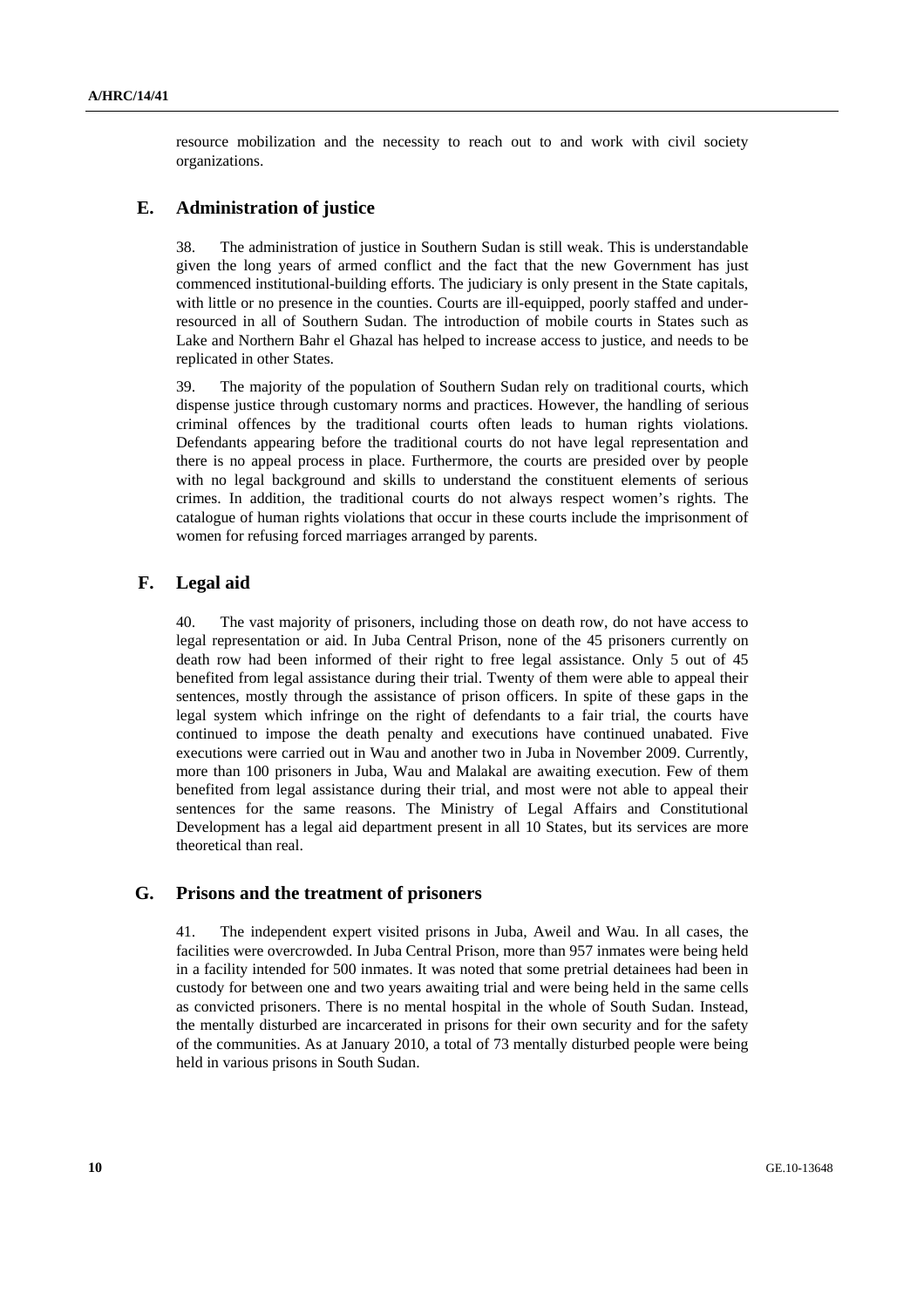## **H. Children associated with armed conflict**

42. The situation of children associated with armed conflict remains precarious in certain areas and localities. From a socio-economic point of view, children find it more attractive to be associated with the military than to face unemployment, marginalization or exclusion, particularly in urban areas. In Southern Sudan, a substantial number of demobilized children often returned of their own accord to the army barracks. The integration of children into society as an aspect of the demobilization and integration exercise has not been fully successful because incentives are rarely provided in the programmes to entice children away from the military.

## **I. Economic, social and cultural rights**

43. The impoverishment of Southern Sudan as a direct consequence of years of armed conflict continues to have an impact on the enjoyment of human rights. Well-resourced government institutions responsible for delivering basic social services such as health care, basic education and housing are either not operational or non-existent. Food and water shortages continue to affect whole communities on a daily basis, and many people have no access to basic health and sanitation facilities. Years of prolonged fighting have created a whole generation of youths with little or no education; for example, only one in every five school-age child attends school in Warrap State. In Northern Bahr el Ghazal, some schools are located in temporary buildings, and classes sometimes are conducted under trees. Many teachers are untrained, and some have not even completed basic education. Girls are often prevented from attending school because of domestic responsibilities.

# **V. Transitional areas: Abyei**

44. The independent expert visited Abyei from 30 January to 1 February 2010. The enactment of the Abyei Area Referendum Act is expected to pave the way for the residents of Abyei to determine their future administrative status by voting either (a) to maintain their status as a special administrative district in Northern Sudan; or (b) to be part of Bahr el Ghazal in Southern Sudan. In spite of provisions made in the Constitution, there is no formal judiciary in Abyei. Justice continues to be dispensed by traditional courts, which often operate without supervision from a higher judiciary authority. The traditional courts have also tried serious cases, including murder and rape, which are not within their jurisdiction.

45. The traditional courts unchallenged application of traditional beliefs, as opposed to an established penal code, affects women more than any other group. The decisions of the courts are plagued in many instances by blatant discrimination against women. For example, on 9 November 2009, a traditional court in Abyei sentenced a woman to eight months' imprisonment or a 400 Sudanese pound fine for "showing disrespect to her husband in public". In another case, a court in Agok ordered the arrest of a woman and her husband of 10 years on adultery charges. Although the woman's previous husband had died many years earlier, his brother managed to open a police case against her, arguing that she belonged to him by inheritance under Dinka custom. The case was only dismissed following the intervention of UNMIS human rights monitors. Despite the inherent usefulness of traditional courts in terms of access to justice to a large segment of the population, urgent reform should be seriously considered by the Governments of National Unity and of Southern Sudan, including the possibility of an appeal process and other procedures aimed at ensuring the guarantees of fair trial and due process.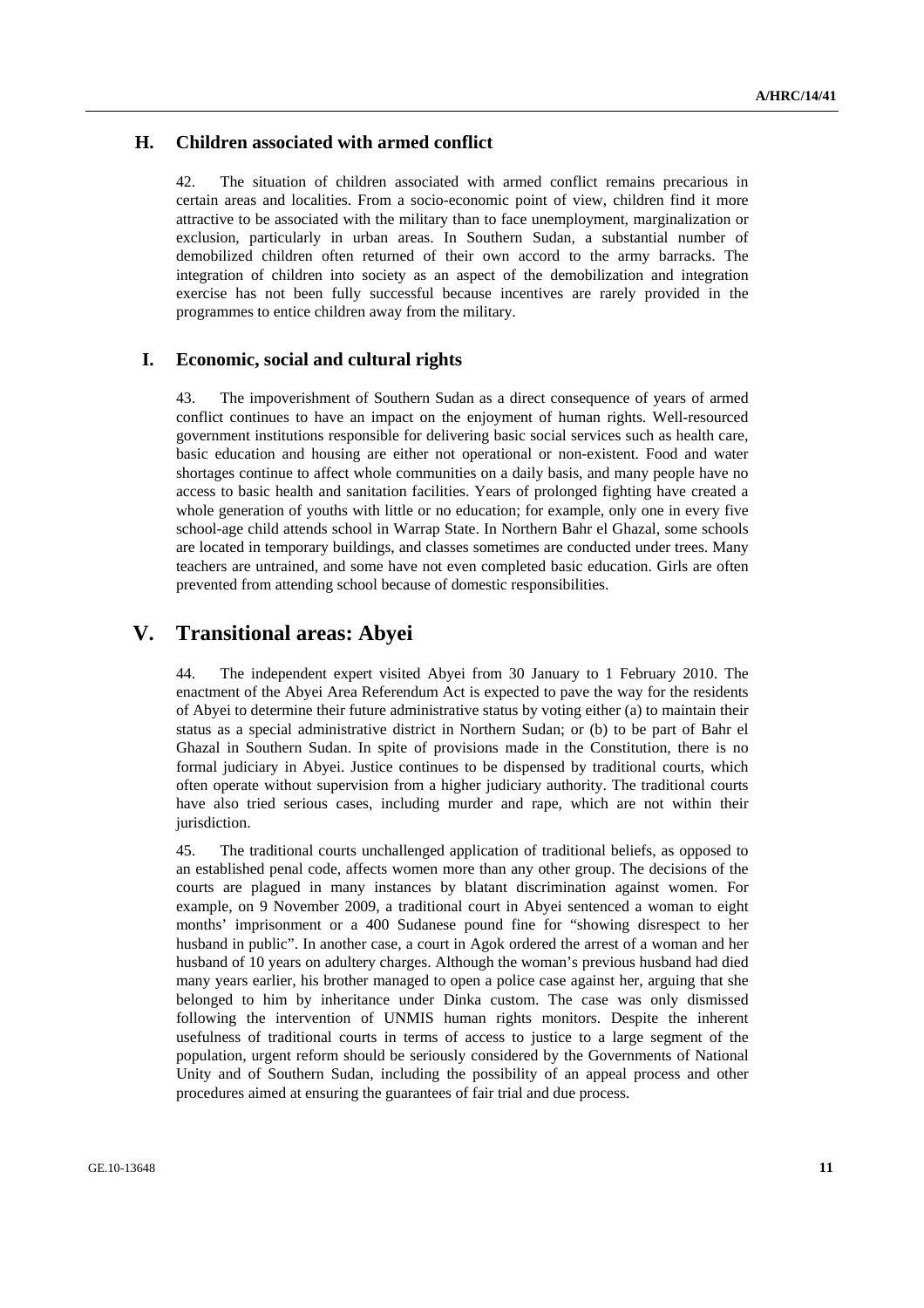# **VI. Darfur**

### **A. Security and political developments**

46. The conflict and political dynamics in Darfur have changed considerably in the past few years, even as the violence associated with the insurgency and counter-insurgency, which peaked in 2004, has abated considerably. Today, the fighting between the Government of the Sudan and its allied militia groups against armed opposition movements is not the only source of insecurity in Darfur. The conflict is characterized by several distinct patterns of violence, including armed hostilities, acts of banditry and criminality, direct and indiscriminate attacks against civilians by all parties and intertribal fighting. After more than seven years of conflict, armed men on all sides are benefiting from the near total collapse of law and order in certain areas of Darfur and a lack of response by local governance structures, to directly and indiscriminately attack civilians, loot the livestock of vulnerable people and prey on humanitarian personnel and their assets.

47. Notwithstanding the decrease in violence, nearly 2 million internally displaced persons continue to live in camps spread across the three States of Darfur. These camps have become crowded and volatile, with many uncontrolled small arms, which present a danger even for those attempting to provide humanitarian services. The camp residents also face intolerable security conditions, poor living conditions with inadequate supplies of food and potable water, coupled with a lack of basic social rights, such as the right to education and shelter. In some camps, Government police are no longer allowed entry, and there is no institution entrusted with guaranteeing security and administering justice.

## **B. Peace process**

48. Since early 2009, the joint African Union-United Nations chief mediator for Darfur has been convening talks in Doha, between the Government of the Sudan and Darfur rebel groups in an effort to reach a political settlement for the Darfur conflict. Some of the rebel movements, including the Abdul Wahid (AW) faction of the Sudan Liberation Army (SLA) have refused to participate in the peace process, and the African Union-United Nations mediation team has been making substantive efforts to unify a number of splintered rebel factions in preparation for new negotiations. As a result of the lack of readiness of the armed movements to engage fully in the process and their lack of capacity to represent the interests of all Darfurians, the mediation has also focused on enhancing civil society participation in the process. In November 2009, the mediation organized a series of meetings in Doha between the armed movements and Darfurian civil society in an effort to better represent the voices of all Darfurians in the peace process.

49. In spite of the challenges, the mediation has managed to broker two key agreements between the Government and two rebel groups. On 20 February 2010, the Government and the JEM signed a 12-point framework agreement, in which the parties agreed to a ceasefire, the release of prisoners and the opening of a new round of formal negotiations. On 18 March 2010, the Government signed another framework and ceasefire agreement with the Liberation and Justice Movement, a new umbrella group made up of several SLA factions, unified by the efforts of the United States of America and the Libyan Arab Jamahiriya.

## **C. Cross-border tension**

50. The level of cross-border tension between Chad and the Sudan has decreased considerably when compared to previous years. On 15 January 2010, the Sudan and Chad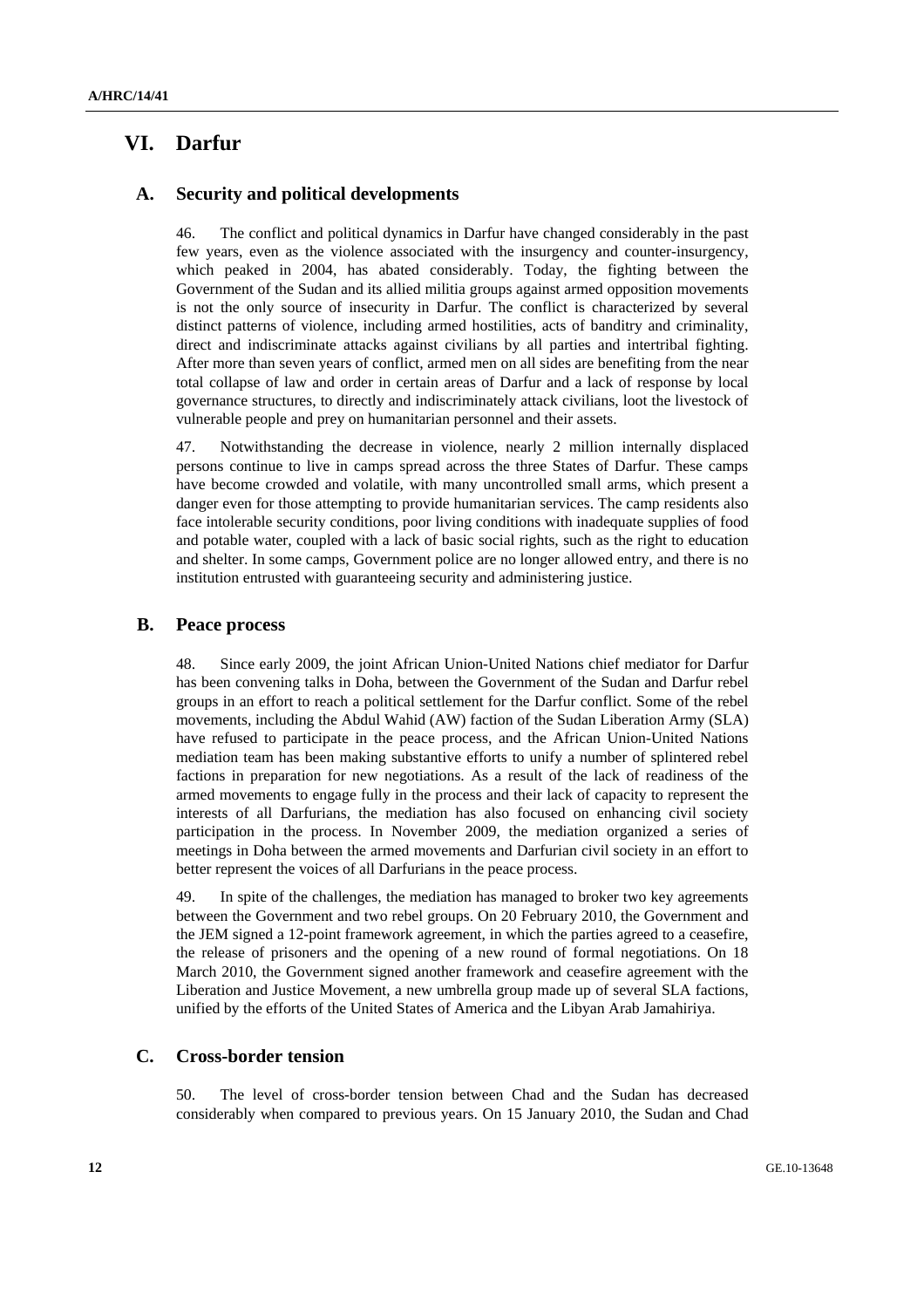signed an accord in N'Djamena to secure their joint border and remove the threat posed to one another by cross-border rebel proxies operating on Sudanese and Chadian territory. The agreement, if fully implemented, could help improve the security situation in Darfur. In spite of these encouraging developments, the presence of Chadian armed opposition groups in North and West Darfur continued to threaten the local civilian population. There have been several reports of harassment, looting and destruction of property by these groups, which reportedly resulted in the displacement of civilians.

### **D. Returns of internally displaced persons**

51. Since June 2009, there has been an increase in the number of internally displaced persons, who have returned to their localities or to their lands in comparison to 2008. While some of the returns have been seasonal for cultivation purposes, several factors may have contributed to the returns, namely an improvement in security in some areas and a reduction in food rations by the World Food Programme. While the Government has been actively promoting an agenda of permanent return, it is obvious that the ongoing conflict, general lawlessness, insecurity and lack of humanitarian access in many areas will make it difficult for the displaced to return voluntarily. Some displaced persons have complained about being subjected to undue pressure from various armed factions and government officials to return to insecure areas. Some also reported that their lands have been occupied by mostly Arab nomads and militia groups, which enjoy Government support and protection. In June 2009, UNAMID personnel visited two villages in South Darfur, Donki Dreisa and Muhajiharia, where it was reported that some 1,500 residents had returned to their homes. In both locations, the team met traditional leaders and returnees and discussed how to facilitate a secure environment for the return of internally displaced persons. During his mission to Darfur, the independent expert visited two model villages for returnees, in North and in West Darfur.

#### **E. Violations of international humanitarian law**

52. In spite of the improvement in the security situation in Darfur, military activities by the parties to the conflict continued throughout the reporting period. The security situation in certain areas of Darfur was marked by intermittent military operations between the Sudanese Armed Forces (SAF) and armed movements. Occasional sporadic fighting among the rebel movements was also reported. These clashes continue to result in civilian casualties, the destruction of civilian properties and displacements owing to the continued failure of the warring factions to distinguish between combatants and civilians during armed confrontations.

53. In September 2009, UNAMID received reports of fighting between the Government and Sudan Liberation Movement/Abdul Wahid (SLA/AW) forces in Korma, North Darfur. Following intermittent clashes, including heavy fighting on 6 September, the SLA/AW withdrew from Korma. Information gathered by UNAMID during its mission there on 29 September indicated that 13 civilians were killed in the clashes and approximately 31,000 displaced to nearby villages. UNAMID also observed extensive looting of Korma town and surrounding villages and received reports of sexual violence and other human rights violations.

54. In Yarra, South Darfur, fighting between two Government paramilitary forces, the Popular Defence Forces (PDF) and the Border Intelligence Guards (BIG), resulted in the forced displacement of a number of civilians and serious human rights violations, including reported killings. The fighting broke out on 15 September 2009 following the arrest of a PDF member by BIG soldiers. In Mawu, North Darfur, reports were received of alleged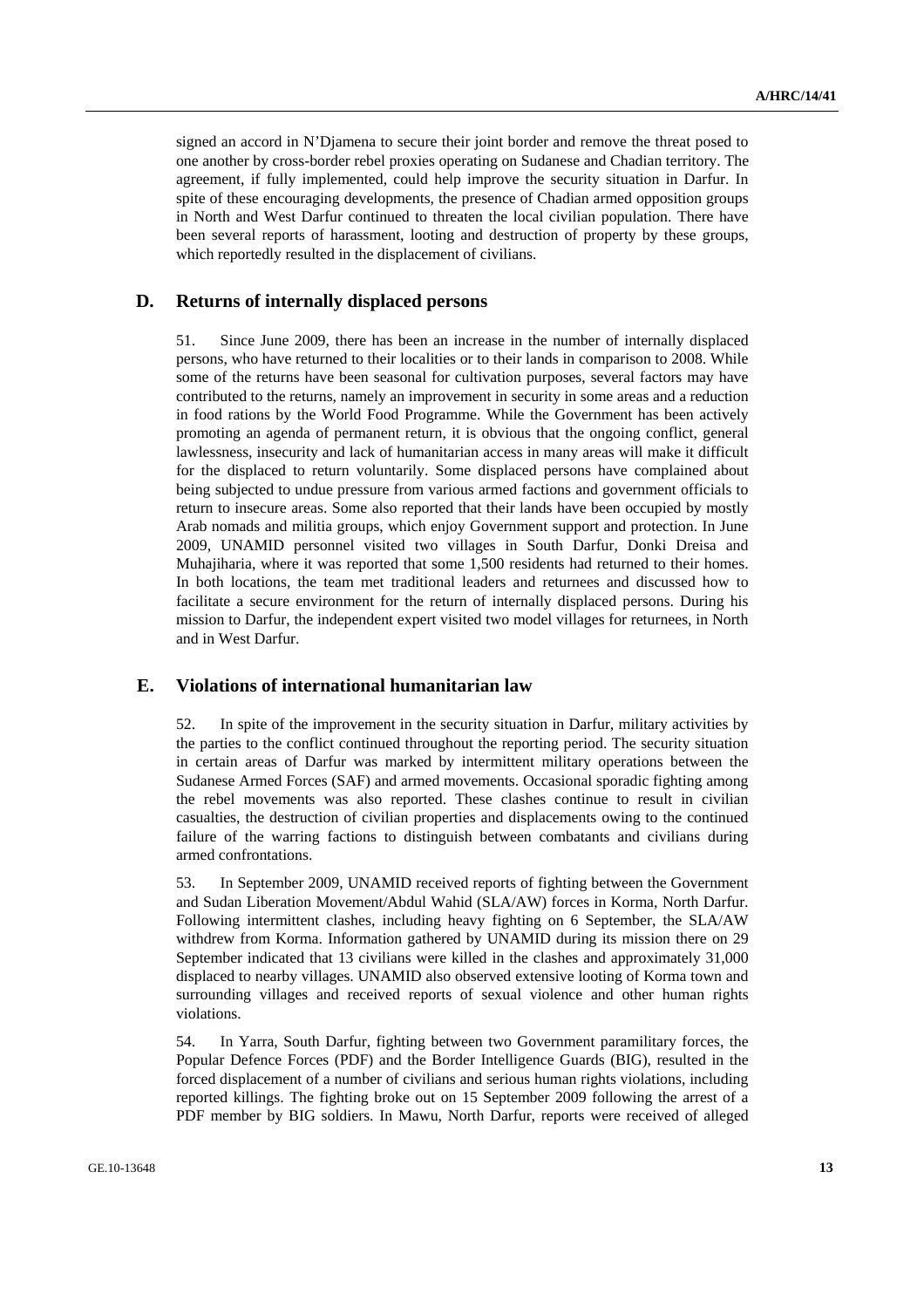airstrikes and ground attacks by the SAF supported by armed militia groups on 29 September. A UNAMID assessment mission to the area reported that Government planes dropped bombs on the western part of the village, destroying more than 30 dwellings. The bombings appeared to be indiscriminate as they failed to distinguish between military and civilian targets.

55. On 25 November 2009, the Government Central Reserve Police Force and the SAF carried out an attack on two villages near Malha, North Darfur, in apparent retaliation for a previous attack carried out by an unknown armed group on a Government convoy. Eyewitnesses reported looting of shops and the destruction of a water pump. In Western Darfur, there were reports of clashes between the JEM and Government forces from 2 to 8 January 2010 near Silea. No casualties were reported.

56. Tribal clashes stemming from resource-related disputes, particularly in North and South Darfur, continue to affect the civilian population. In Shangil Tobayi, North Darfur, ongoing fighting between members of the Birgid and Zaghawa tribes from September to October 2009 resulted in more than 20 civilian deaths, among them women and children. The Zaghawas were reportedly supported by members of the Sudan Liberation Army/Minni Minnawi (SLA/MM), while the Birgid received some support from the SLA Free Will and Government forces. In the Kass locality of South Darfur, dozens of people were killed when fighting broke out on 20 and 25 March 2010 between the Rezeigat Abala and the Misseriya Baggarat Arab tribes. The two groups have had long-running feuds over rights to natural resources, including water and land. At least 13 people were killed and many civilians were displaced. In Al Ban Jadid, north of Nyala, South Darfur, more than 50 civilians were killed and dozens wounded in renewed clashes between the Rezeigat and al-Saada tribes. The clashes over cattle rustling broke out on 20 April 2010 and reportedly involved the use of heavy weapons. Both sides reportedly suffered heavy casualties.

57. During the reporting period, persistent attacks were conducted against humanitarian workers and UNAMID staff, including abductions of international aid workers and armed ambushes against peacekeepers. A total of 111 United Nations vehicles were carjacked in 2009. These incidents underscore the extremely difficult and volatile condition in which UNAMID and other actors on the ground are implementing their respective mandates. They also reflect the continued pattern of lawlessness and the corresponding failure of the State to provide security in the region. In Kutum, North Darfur, two female staff members of international non-governmental organizations were kidnapped by unidentified gunmen in July 2009 and released in mid-October. In August 2009, two UNAMID international civilian staff members were abducted from their residence in Zalingei, West Darfur, by unidentified gunmen. The two were held in captivity for more than 100 days until their release in December 2009. An international employee of the International Committee of the Red Cross was released on 18 March 2010 after being abducted in El Geneina and held in captivity for a total of 147 days. On 15 April 2010, four peacekeepers were forcefully taken outside their team site in Nyala, South Darfur, by unidentified armed men. The four were released unharmed on 26 April.

58. UNAMID personnel were also targeted by direct attacks on five occasions during the reporting period, resulting in the death of six peacekeepers. On 29 June 2009, a group of unidentified armed men attacked a UNAMID police convoy in El Geneina, firing several shots at the convoy and injuring the commander of the unit. On 26 August, a UNAMID patrol team of three vehicles and one armoured personnel carrier was attacked approximately 3 kilometres away from the Fataborno camp for internally displaced persons in North Darfur. On 28 September, one peacekeeper died and two others were seriously injured in an ambush by unknown armed men on a UNAMID convoy carrying civilian, police and military staff members in El Geneina. On 4 and 5 December 2009, five UNAMID peacekeepers were killed and four seriously injured in two separate ambushes in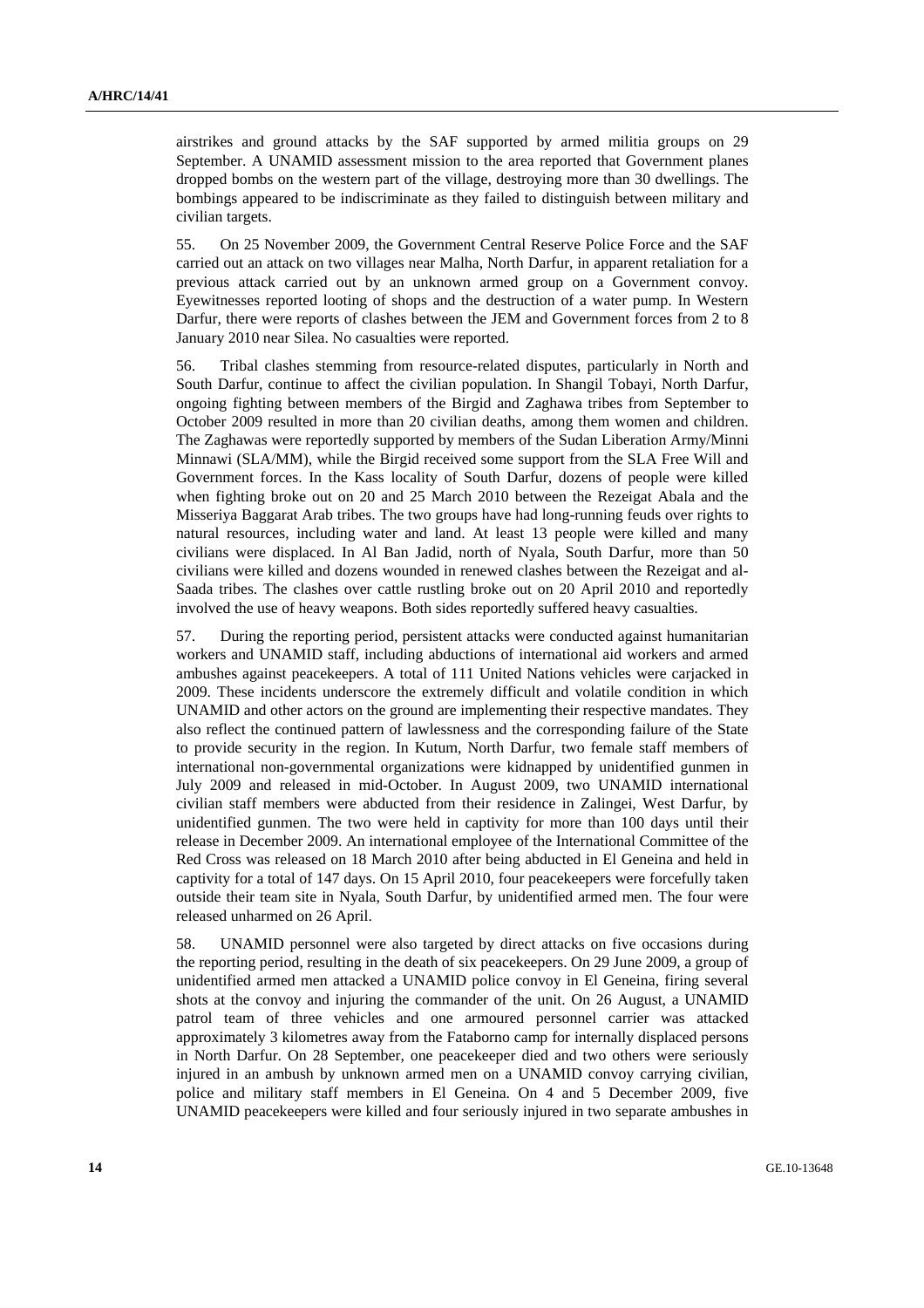North Darfur by unidentified armed men. In the first incident, a military convoy protecting a water tank was attacked in Saraf Omra resulting in the death of three peacekeepers. The next day, while distributing water to internally displaced persons in Shangil Tobayi, UNAMID peacekeepers were fired on by armed men dressed in civilian clothes, resulting in the death of two more peacekeepers. On 5 March 2010, unidentified armed men robbed a UNAMID assessment team of equipment and personal belongings in east Jebel Marra, West Darfur. A peace keeper was shot in the head but only suffered a minor injury.

### **F. Sexual and gender-based violence**

59. Acts of sexual violence, particularly against female internally displaced persons, is still of concern in Darfur. Women and girls continued to be attacked as they leave the confines of the camps in pursuit of income-generating activities, such as the collection of grass and firewood. Incidents of sexual violence were particularly frequent during the cultivation season between June and November, when there was increased movement of women and girls from the camps for internally displaced persons to farming areas. In most instances, the perpetrators were identified as individuals or groups of armed men often dressed in military uniforms. In recent times, women living in close proximity to military camps have also become vulnerable to sexual attacks from soldiers. In West Darfur, more than half of incidents of sexual and gender-based violence documented in three areas (Mornei, Abu Suruj and Sisi) were reportedly committed by SAF soldiers. The military authorities deny the rape allegations, claiming that the soldiers were engaged in consensual relations with the women.

60. In spite of the lack of reliable data on sexual violence in Darfur, it is generally acknowledged that reported cases have decreased. In 2009, 101 reported cases of sexual violence were recorded by UNAMID (49 in North Darfur, 25 in South Darfur and 27 in West Darfur). The decrease in reported incidents of rape is not necessarily an indication of a decrease in the commission of the crime, but might simply be the result of underreporting, as explained by some stakeholders. This may be due to a number of factors, including victims' lack of trust in the police; the fear of stigma associated with rape and sexual violence; mutual settlement between the families of the victims and perpetrators; the lack of police presence in many remote areas in Darfur; reporting fatigue among victims, who rarely benefit from any remedial action from the authorities; and the overall inability of the justice system to hold perpetrators accountable. In cases where incidents are reported, they are frequently not investigated effectively by the police owing to their lack of capacity or their unwillingness to take appropriate, effective action.

61. In spite of the above-mentioned drawbacks, there were some positive developments in combating gender-based violence, including an increasing awareness among some judicial officers of the seriousness of sexual violence crimes and their effect on the victims. In December 2009, a judge in Zalingei sentenced two military police officers to 10 years of imprisonment each and 100 lashes for the gang rape of a 50 year old woman. The judge stated that he was applying the maximum sentence as a deterrent to other policemen. In Kabkabiya, North Darfur, two soldiers accused of raping two 16 year old girls, in May 2009, were swiftly arrested by the police and placed in military custody pending the arrival of a judge to try the case.

62. The Government pledged to combat sexual violence in Darfur through the launching, in 2005, of a national plan of action on combating violence against women, and the establishment of a governmental unit at the national level to oversee the implementation of the plan. These steps were followed by the creation of State committees for the elimination of violence against women and children in the three Darfur States, which continue to be operational today. In addition, family and child protection units have been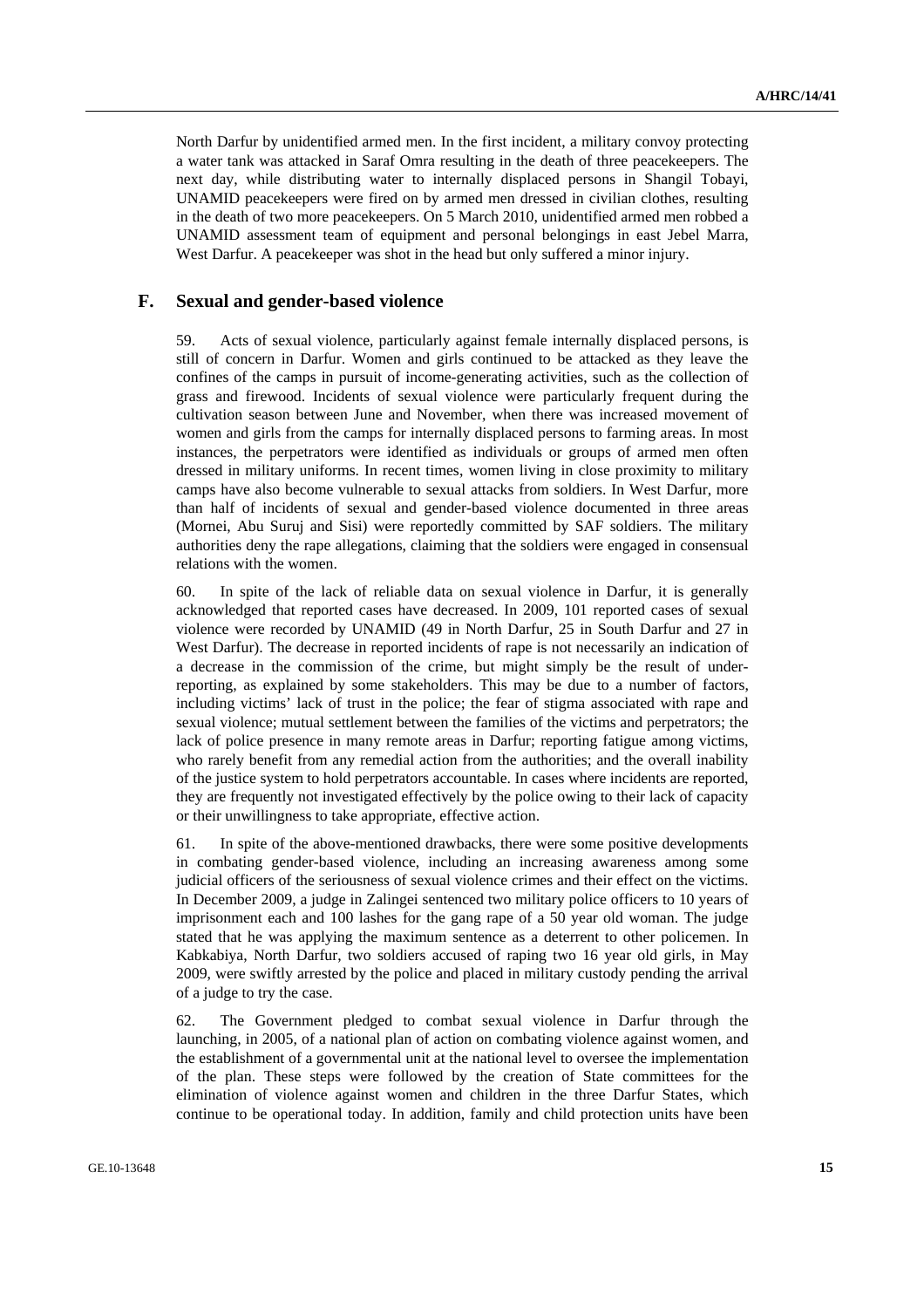established within the Sudanese police force to deal with specific matters relating to women and children, including juvenile justice. These units have played a critical role in bringing violence and abuse against women and children into focus; it is imperative that their reach be extended from urban centres to remote areas of Darfur.

63. As part of efforts to address gender-based violence in Darfur, UNAMID conducted six training workshops on gender-based violence during the period under review. Training of trainers' workshops on gender and human rights were also held for women leaders in camps for internally displaced persons in North Darfur. In South Darfur, the State Committee, in collaboration with UNAMID, is erecting 60 billboards in 11 localities to disseminate key messages on violence against women.

### **G. Children associated with Darfur armed movements**

64. In assessment of six armed movements conducted in 2009, the Northern Sudan Disarmament, Demobilization and Reintegration Commission concluded that an estimated 2,000 children still had to be disarmed, demobilized and reintegrated into society. In July and August 2009, the Commission, with the support of UNAMID, disarmed and demobilized 115 children. UNAMID also reported the release of more than 500 children associated with various armed groups, including the JEM Peace Wing, the SLA/Peace Wing and the Popular Forces for Rights and Democracy Movement. The armed groups have expressed their concern that released children may be re-recruited by rival factions, and have appealed for more support for rehabilitation and reintegration programmes of former child soldiers.

### **H. Rule of law and administration of justice**

65. The challenges facing justice and its administration have remained unchanged over the past two years. Access to justice is hampered by a weak presence of law enforcement and rule of law institutions, particularly outside the main urban centres of Darfur. The lack of capacity, including acute shortages of police personnel, judges and prosecutors, coupled with the lack of material resources and training within the justice sector institutions, put the formal justice sector beyond the reach of a vast number of people. In several highly populated localities, neither judges nor prosecutors are present or, if present, are often not able to carry out their functions effectively owing to insecurity. In West Darfur, prosecutors and judges are present in only two of the seven localities; the remaining five are without prosecutors and judges, even though they are highly populated. In North Darfur, the authorities have committed to establishing mobile courts to fill the gap created by the absence of the judiciary in several localities, including in areas like Malha, Saraf Omra, Tawila and Kabkabiya. However, to date, nothing concrete has been done, resulting in the transfer of most cases to El Fasher, the regional capital. In most rural areas, justice is administered by rural courts. Rural court judges apply statutory law even though they have no legal training.

66. Most defendants in Darfur in general have no access to lawyers to assist them in their defence. The number of well-trained lawyers available to provide free legal aid to victims of human rights violations is insufficient. Two prominent legal aid providers in Darfur were among the 13 non-governmental organizations closed down by the Government in March 2009. During a visit to a prison facility in North Darfur on 4 February 2010, the independent expert met and interviewed 54 convicted detainees on death row; 13 of them claimed they had not had access to counsel during their trial. UNAMID Human Rights, in conjunction with the Sudan Prison Services, has been organizing training on legal aid for paralegals in all three Darfur States. In South Darfur,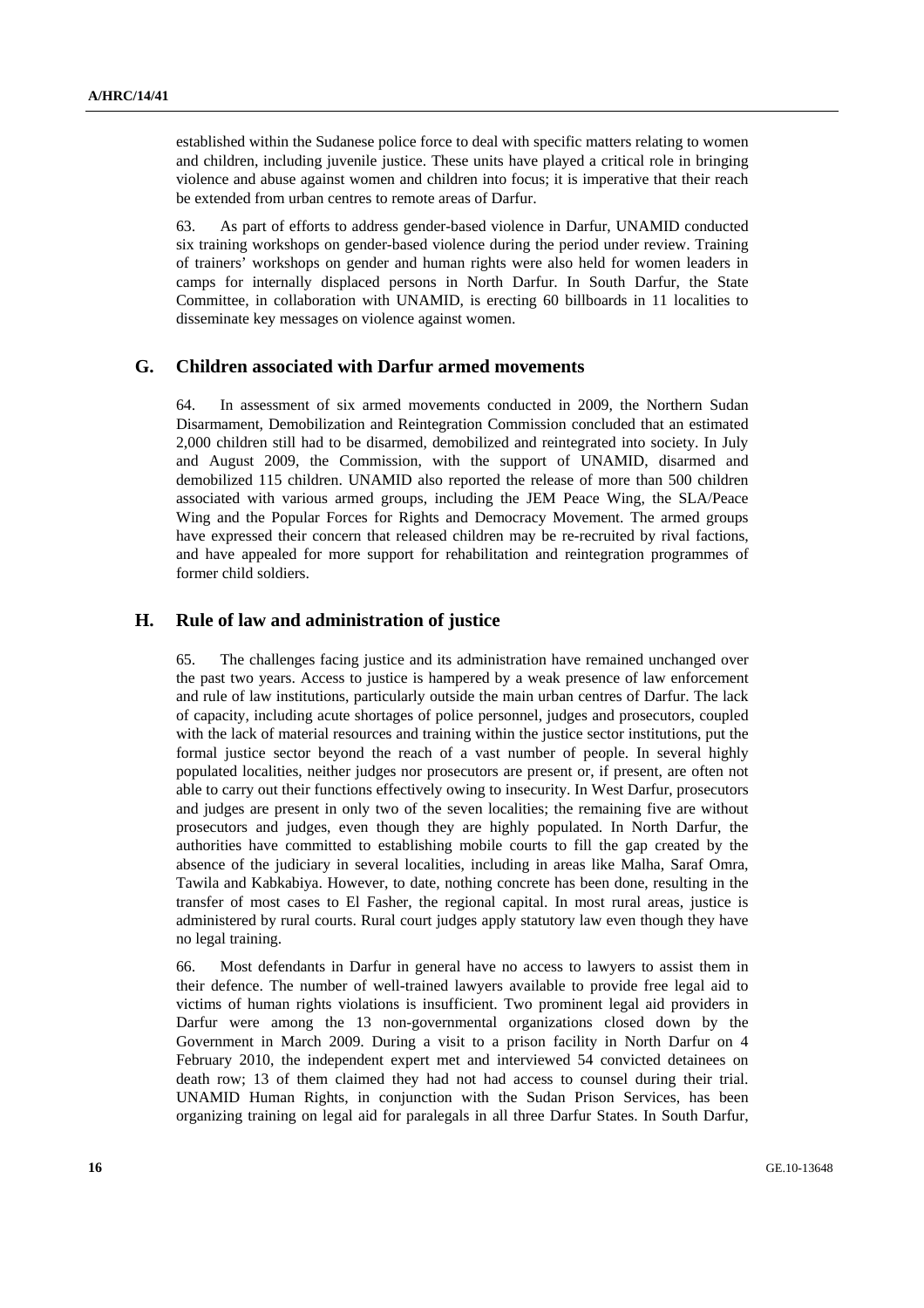the independent expert participated in the launching of a legal aid desk at Nyala Central Prison, marking the first time such a desk had been established in a prison in Darfur.

#### **I. Arbitrary arrest, detention and ill-treatment of civilians**

67. Cases of arbitrary detentions and ill-treatment of civilians documented by UNAMID during the reporting period have shown that the NISS and Sudanese Military Intelligence are the governmental authorities most responsible for the violations in Darfur. Detainees are very often held without being informed of the reason for their arrest, and sometimes detained for prolonged periods without being charged. In some instances, detainees are held incommunicado and subjected to torture and other forms of ill-treatment.

68. From January 2009 to January 2010, UNAMID documented 68 cases involving 120 civilians arbitrarily or illegally detained in Nyala, South Darfur. In Malha, North Darfur, Military Intelligence arrested a 35 year old student on 10 January 2010 and detained him for five days for allegedly collecting signatures in support of the registration of a candidate in the election. The man was chained to a wall, beaten repeatedly and released without being charged. On 5 January 2010, in Ardamata, West Darfur, the NISS arrested and detained a staff member of an international non-governmental organization for 10 days. He was never charged nor informed of the reason for his arrest. He was questioned repeatedly about his affiliation with JEM. In Medina, West Darfur, UNAMID interviewed three people arrested in August 2009 by the police for murder. They were subjected to severe beatings and hanged from the ceiling of the cell with their hands and legs tied behind their backs. Their faces were covered with bags full of pepper, which asphyxiated them, and the beatings continued until they fell unconscious. Human rights monitors observed the three men chained together during court proceedings.

69. In the lead-up to the elections, there was a marked increase in the arrest of political activists. In August 2009, more than 27 SPLM members were arrested and detained in Nyala. Two other SPLM members, including a teacher and a policeman, were arrested on 15 December 2009 by the NISS in Nyala. None of the detainees was informed of the reasons for arrest. Concerns remain regarding the application of the 1997 Emergency and Public Safety Protection Act in Darfur. The law grants the State governors wide discretionary powers of arrest and detention without any effective judicial review. In North Darfur, 18 people suspected of involvement in the murder of a local community leader from the Abou Shok camp for internally displaced persons, were detained for more than five months under the Emergency Act without access to lawyers and without being brought before a judicial authority. Six of the detainees remain in detention and have not been charged with an offence, more than eight months after their arrest.

70. UNAMID Human Rights continues to be denied unfettered access to detention centres and prisons, including the NISS, Military Intelligence and police detention centres. Access to detainees, particularly those detained under the Emergency Act, has been extremely difficult. In 2009, access to Shalla prison, the largest prison facility in Darfur, was only granted once. In West Darfur, UNAMID has been granted access on an ad hoc basis to some facilities upon authorization from the Minister for the Interior. In South Darfur, human rights monitors have been denied systematic unfettered access to detention facilities in spite of numerous requests to the authorities. In some instances, limited access has been granted on a case-by-case basis, depending on the rapport between monitors and prison officials. In a positive development, on 21 February 2010, UNAMID signed a memorandum of understanding with the Sudanese prison authorities that is expected to pave the way for unrestricted access for UNAMID to all prisons in Darfur.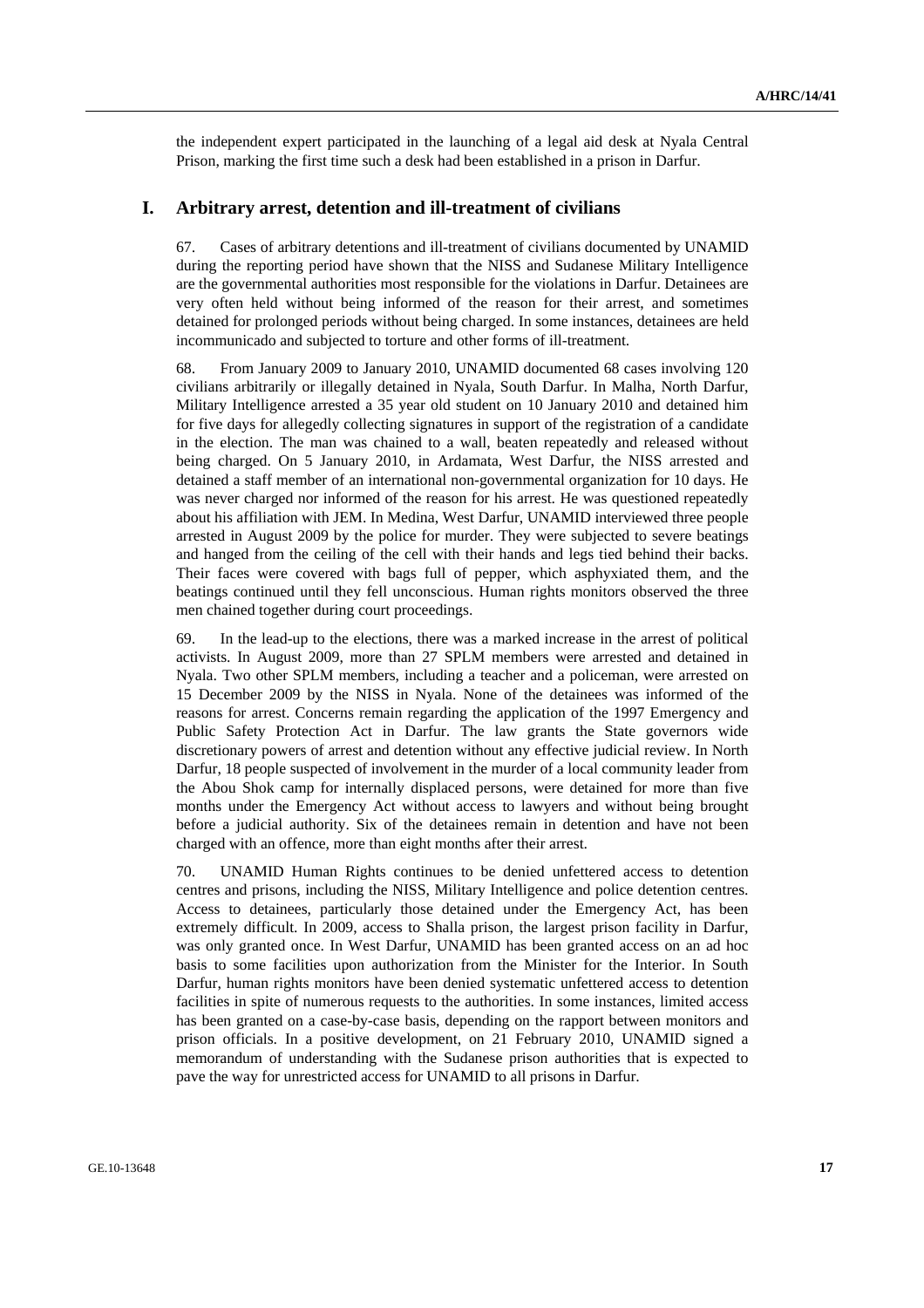## **J. Justice and accountability for Darfur crimes**

71. The conflict in Darfur has been marked by widespread impunity for acts of violence against civilians. Perpetrators of gross human rights violations, including killings, torture, rape, abduction, arbitrary detention and ill-treatment of civilians have very often not been held accountable for their actions. The judicial response to serious human rights abuses has remained weak. To date, the Government has failed to bring to justice those responsible for various attacks on the civilian population, including the law enforcement operation in Kalma, South Darfur, in August 2008, which resulted in the death of 33 internally displaced persons. Once again, no one has been charged for the numerous carjackings and attacks on humanitarian workers that have occurred in Darfur. In South Darfur, where inter-tribal fighting accounted for most of the civilian deaths in 2009, no criminal investigation is known to have been initiated for the killing of civilians and other human rights violation committed in the context of those events.

72. Various accountability mechanisms put in place by the Government to address impunity in Darfur, including the special criminal courts for Darfur, have proven to be inadequate and ineffective in bringing alleged perpetrators to justice. During a meeting with the independent expert, on 26 January 2010, the Special Prosecutor appointed by the Government to investigate crimes committed in Darfur since 2003 reported that he had proceeded with his investigation as mandated by law, including interviewing over 100 witnesses, but is yet to file criminal charges against any suspect as a result of these investigations.

73. In February 2009, the African Union Peace and Security Council established a highlevel panel to examine the situation in Darfur and to submit recommendations on peace, justice and reconciliation. In its final report, submitted in October 2009, the panel concluded that the criminal justice response in Darfur was ineffective and had failed to secure the confidence of Darfurians and victims. It recommended the establishment of a "hybrid criminal court" to exercise original and appellate jurisdiction over individuals who appeared to bear particular responsibility for the gravest crimes committed during the conflict. The court would comprise judges of Sudanese and other nationalities. The panel also recommended the setting up of a truth, justice and reconciliation commission. The recommendations of the panel have been endorsed by the African Union and the Security Council. However, the Government appears to have rejected some of the proposals on the grounds that they constituted an infringement on its sovereignty and the Interim National Constitution.

# **VII. Conclusions and recommendations**

#### **A. Conclusions**

74. **The independent expert acknowledges that there have been significant advances made by the Government of National Unity and the Government of Southern Sudan in addressing human rights and related issues. Among these are legal reform, the setting up of human rights forums, institutional development, policy formulation and programme development, exemplified by the 2005 plan of action to combat violence against women, the deployment of women police and various training and capacity-building efforts. However, the unresolved and serious human rights concerns overshadow the positive gains realized.**

75. **The delay in the appointment of the commissioners to the National Human Rights Commission leaves a major gap in human rights promotion and protection and**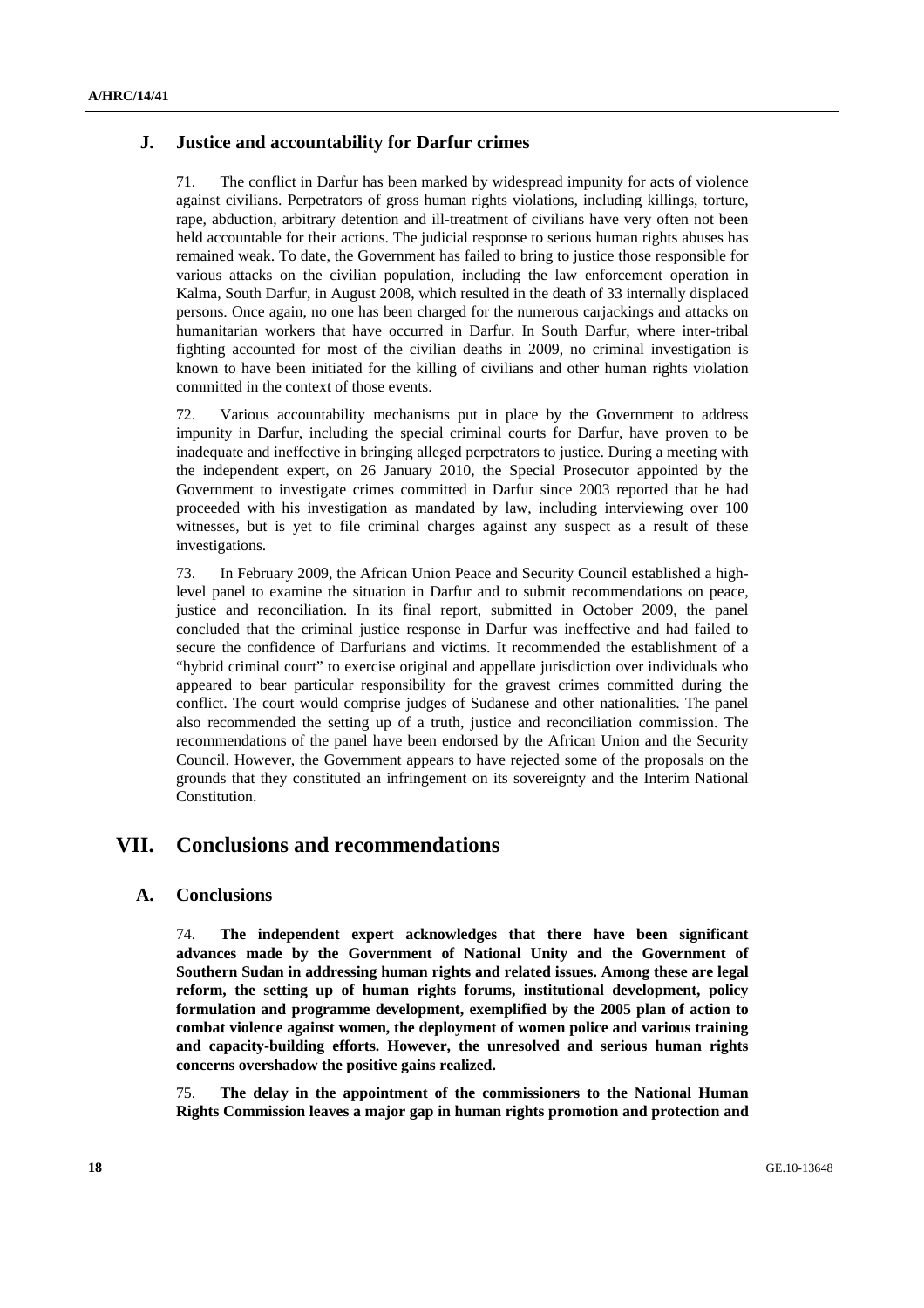**remains a source of frustration for many stakeholders. To date, a definitive set up and functioning of one of the key institutions envisaged under the Comprehensive Peace Agreement and the law has not been implemented.**

76. **The application of the death penalty to minors and in cases where trial proceedings fail to conform to guarantees of due process set out by international law remains a cause for concern in the Sudan. Executions have been carried out in spite of claims by defendants that they were forced to confess to their guilt under duress.**

77. **Concerns have also been raised about the violations of political and civil rights in the context of the electoral process. With the referendum on South Sudan yet to be conducted, it is essential that the Government provide an environment conducive to the exercise of political rights, with firm guarantees of the fundamental freedoms of expression and assembly in accordance with the Comprehensive Peace Agreement and the Interim National Constitution.**

78. **Alarms continue to be raised about allegations of arbitrary arrest, detention, torture and ill-treatment of individuals by the military, security and intelligence forces. In Darfur and Southern Sudan, the lack of accountability for serious human rights violations remains a matter of utmost preoccupation, as it must. To date, very few perpetrators have been brought to trial for crimes committed during the conflict in Darfur.**

79. **One primary concern of the independent expert is the increasing incidence of tribal violence in South Sudan and the attendant loss of life, especially among women and children. The Government of South Sudan has the primary responsibility for ensuring the protection of civilians; it therefore needs to take effective measures to address the serious institutional gaps in the justice and security sectors in a coordinated manner to promote respect for the rule of law and the protection of human rights.** 

80. **Given the complexity, diversity and multiplicity of the outstanding, serious human rights concerns in the Sudan, it is imperative that both the Government of National Unity and the Government of Southern Sudan act or be seen to act with resolve to address human rights. The independent expert encourages the Government of National Unity, the Government of Southern Sudan and all revenant authorities to engage fully with the United Nations system, the African Union, international and national organizations, including civil society, as trusted partners in the promotion and protection of human rights in the Sudan.**

#### **B. Recommendations**

81. **The independent expert reiterates all previously unimplemented human rights recommendations contained in previous reports of the Special Rapporteur on the situation of human rights in the Sudan, as well as those made by the United Nations High Commissioner for Human Rights and the Group of Experts on Darfur.** 

82. **In particular, the independent expert recommends that the Government of National Unity:** 

 **(a) Refrain from applying the death penalty against minors and also ensure that, in all other cases, the death penalty is applied in a very strictly defined set of circumstances, including guarantees that the minimum fair trial standards demanded by article 14 of the Covenant on Civil and Political Rights have been respected; and that it institute a moratorium on the imposition of the death penalty, as called for by the General Assembly in its resolution 62/149;**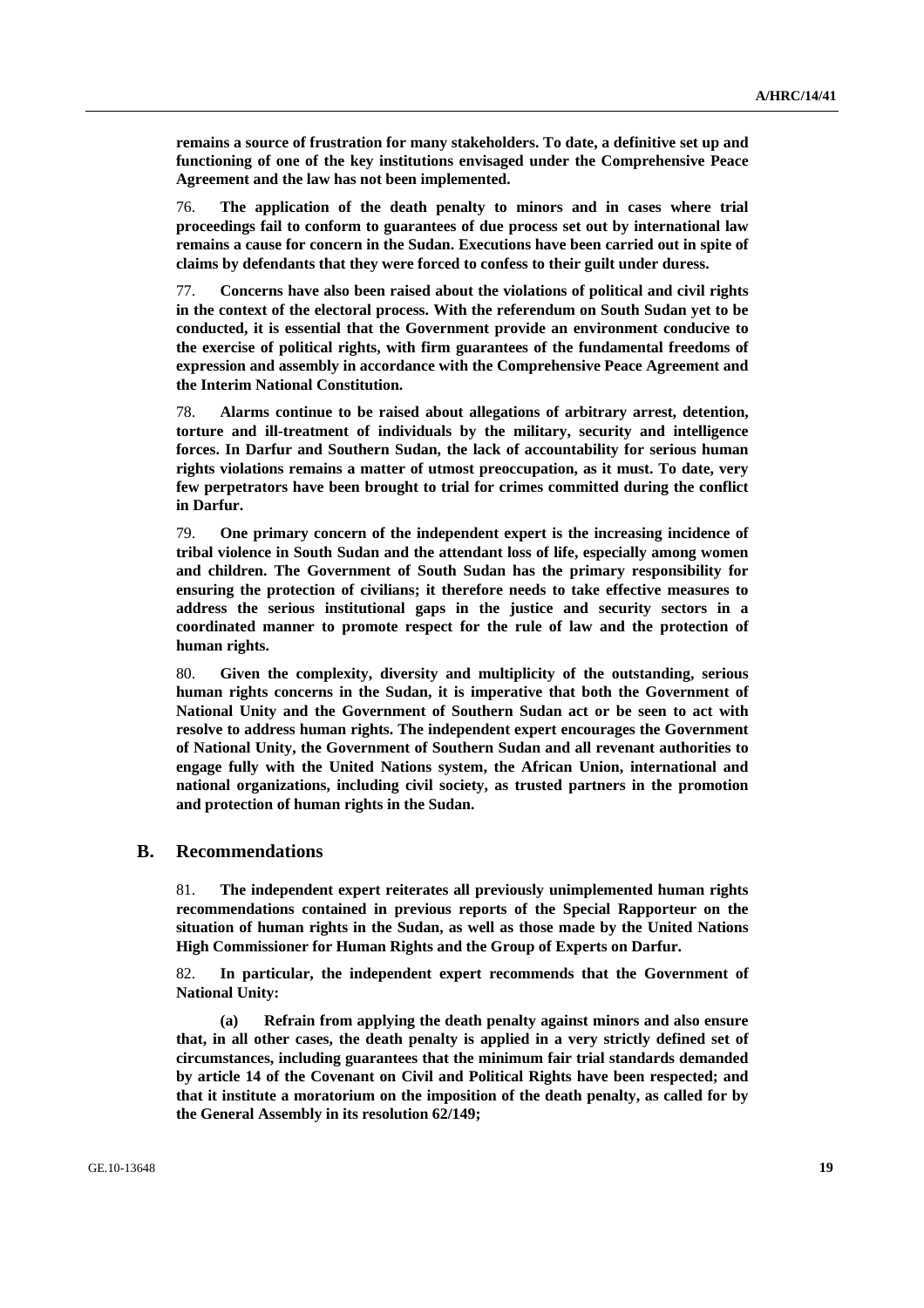**(b) Continue the process of review of national laws to conform with the Comprehensive Peace Agreement, the Interim National Constitution and international human rights standards; priority should be given to withdrawing enforcement powers, including of arrest and detention for the National Intelligence and Security Services in line with the information-gathering and advisory role envisioned for the service in the Comprehensive Peace Agreement and the Interim National Constitution;** 

 **(c) Establish the National Human Rights Commission by undertaking a transparent and inclusive process for the selection of commissioners, and provide the Commission with adequate resources and staff;** 

**Ensure that all allegations of violation of human rights and international humanitarian law are duly investigated and the perpetrators are brought to justice promptly, in particular those with command responsibility;** 

Take concrete measures to reform the current legal framework, which **infringes on the exercise of political and civil rights and freedoms, and ensure that legitimate grievances and disputes arising out of the recent elections are addressed impartially and effectively;** 

 **(f) Provide United Nations human rights monitors full and unimpeded access to places of detention, including National Intelligence and Security Services and Military Intelligence facilities, and not obstruct their freedom of movement to discharge their mandate, in accordance with the relevant status of forces agreement;** 

Intensify efforts to deploy police with logistical capacity to rural areas of **Darfur, and increase the capacity and access of prosecutors and judges to remote areas;** 

 **(h) Ratify the remaining international instruments for the protection of human rights, including the Convention on the Elimination of All Forms of Discrimination against Women and the Convention against Torture and Other Cruel, Inhuman or Degrading Treatment or Punishment;** 

**Ensure that human rights defenders, humanitarian workers, members of the opposition, journalists and other civil society members are not intimidated, arbitrarily arrested and detained, ill-treated or tortured by State agents on account of their work, opinions or peaceful assembly.** 

83. **The independent expert recommends that the Government of South Sudan:** 

 **(a) Address the increasing levels of conflict, which are resulting in massive loss of life and livelihoods, through the preventive deployment of SPLA and police forces;** 

 **(b) Address impunity and ensure that all allegations of violation of human rights are duly investigated, including any alleged abuse of power by the SPLA and SSPS; the findings of inquiries should be made public, perpetrators promptly brought to justice and reparations provided to victims;** 

 **(c) Ensure that adequate means and resources are provided to institutions responsible for the administration of justice and rule of law, including the provision of legal aid services; support should be given to the Southern Sudan Human Rights Commission to enable it to implement its mandate and open offices at the State level;** 

 **(d) Ensure that the State budget is adequately distributed among key sectors, such as education, health, social services, law enforcement and rule of law institutions, as well as offices working on human rights issues;**